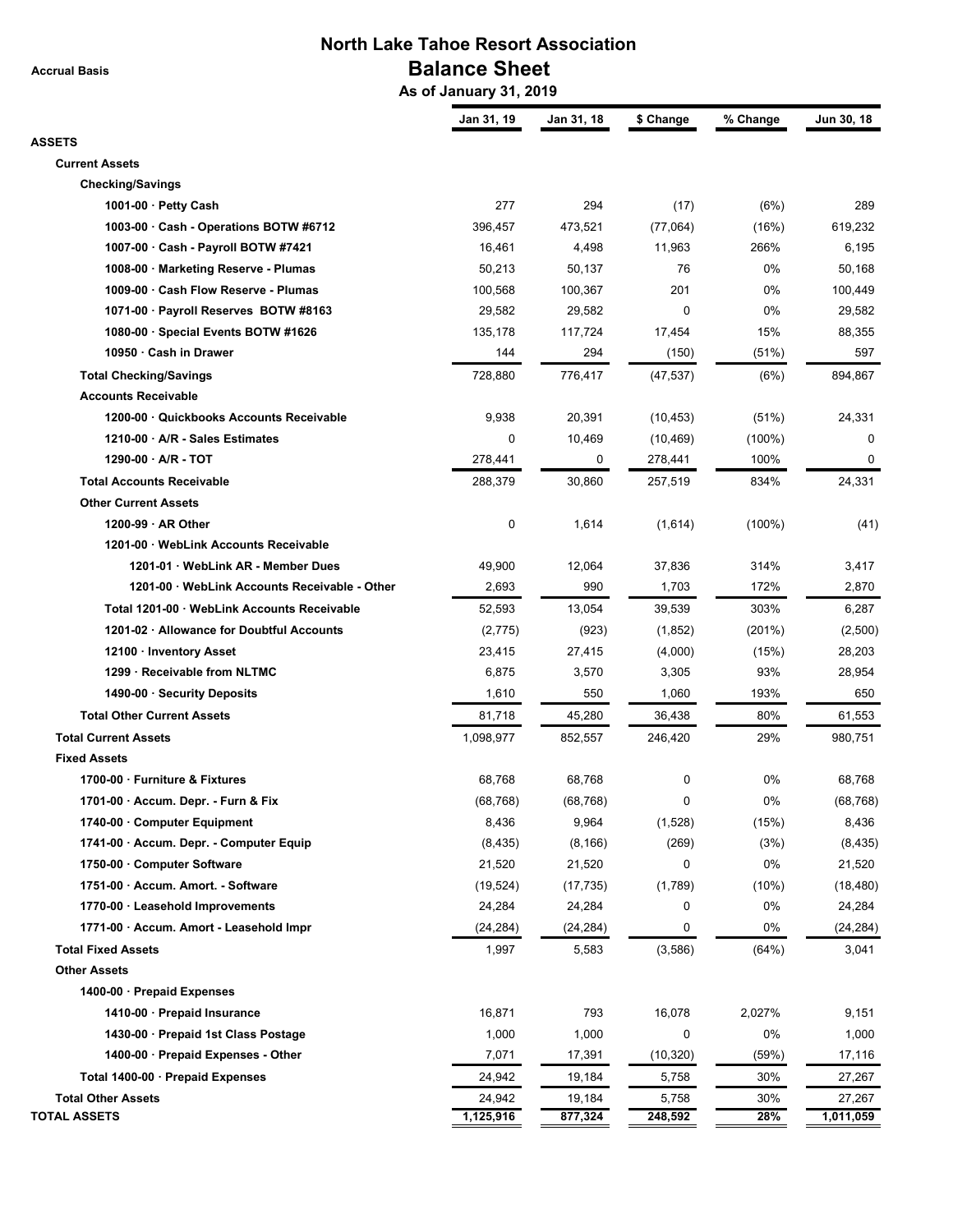**Accrual Basis**

## **North Lake Tahoe Resort Association Balance Sheet**

 **As of January 31, 2019**

|                                                 | Jan 31, 19  | Jan 31, 18 | \$ Change   | % Change  | Jun 30, 18  |
|-------------------------------------------------|-------------|------------|-------------|-----------|-------------|
| <b>LIABILITIES &amp; EQUITY</b>                 |             |            |             |           |             |
| Liabilities                                     |             |            |             |           |             |
| <b>Current Liabilities</b>                      |             |            |             |           |             |
| <b>Accounts Payable</b>                         |             |            |             |           |             |
| 2000-00 · Accounts Payable                      | 52,937      | 85,651     | (32, 714)   | (38%)     | 42,156      |
| 2001-00 · Credit Card Payable                   | 0           | 1,000      | (1,000)     | $(100\%)$ | 0           |
| <b>Total Accounts Payable</b>                   | 52,937      | 86,651     | (33, 714)   | (39%)     | 42,156      |
| <b>Credit Cards</b>                             |             |            |             |           |             |
| 2080-00 · Bank of the West - Master Cards       |             |            |             |           |             |
| 2080-02 · MC_6765_Jason                         | 0           | 15         | (15)        | $(100\%)$ | 15          |
| 2080-04 · MC_5968_Ronald                        | 0           | 0          | $\mathbf 0$ | 0%        | 126         |
| 2080-06 · MC_5288_Emily                         | 0           | 581        | (581)       | $(100\%)$ | $\mathbf 0$ |
| 2080-10 · MC_9495_AI                            | 0           | 404        | (404)       | $(100\%)$ | 180         |
| 2080-11 · MC 3978 Amber                         | 0           | 620        | (620)       | $(100\%)$ | 3,070       |
| 2080-12 · MC_3960_Natalie                       | 0           | 1,186      | (1, 186)    | $(100\%)$ | 0           |
| 2080-13 · MC_6903_Cindy                         | 0           | 860        | (860)       | $(100\%)$ | 2,430       |
| 2080-14 · MC_6193_Daphne                        | 0           | 1,608      | (1,608)     | $(100\%)$ | 83          |
| Total 2080-00 · Bank of the West - Master Cards | 0           | 5,274      | (5,274)     | $(100\%)$ | 5,904       |
| <b>Total Credit Cards</b>                       | $\mathbf 0$ | 5,274      | (5,274)     | $(100\%)$ | 5,904       |
| <b>Other Current Liabilities</b>                |             |            |             |           |             |
| 21000 · Salaries/Wages/Payroll Liabilit         |             |            |             |           |             |
| 2100-00 · Salaries / Wages Payable              | 8,639       | 38,973     | (30, 334)   | (78%)     | 36,870      |
| 2101-00 · Incentive Payable                     | 52,290      | 55,790     | (3,500)     | (6%)      | 43,384      |
| 2102-00 · Commissions Payable                   | 1,576       | 5,124      | (3, 548)    | (69%)     | 4,698       |
| 2120-00 · Empl. Federal Tax Payable             | 5,038       | 3,118      | 1,920       | 62%       | 3,072       |
| 2175-00 · 401 (k) Plan                          | 1,958       | 1,559      | 399         | 26%       | 1,157       |
| 2180-00 · Estimated PTO Liability               | 49,004      | 74,725     | (25, 721)   | (34%)     | 49,004      |
| Total 21000 · Salaries/Wages/Payroll Liabilit   | 118,505     | 179,289    | (60, 784)   | (34%)     | 138,185     |
| 2190-00 · Sales and Use Tax Payable             |             |            |             |           |             |
| 2195-00 · Use Tax Payable                       | 0           | 0          | 0           | 0%        | 853         |
| 25500 · * Sales Tax Payable                     | 259         | 121        | 138         | 114%      | 1,941       |
| Total 2190-00 · Sales and Use Tax Payable       | 259         | 121        | 138         | 114%      | 2,794       |
| 2250-00 · Accrued Expenses                      | 339         | 29,097     | (28, 758)   | (99%)     | 49,521      |
| 2400-42 · Marketing Co-op                       | (166)       | 0          | (166)       | $(100\%)$ | 67,000      |
| 2400-60 · Deferred Revenue- Member Dues         | 96,219      | 52,161     | 44,058      | 84%       | 56,979      |
| 2500-00 · Deferred Revenue - TMBC               | 930         | 1,206      | (276)       | (23%)     | 535         |
| 2651-00 · Deferred Rev - Conference             | 1,833       | 4,583      | (2,750)     | (60%)     | 0           |
| 2700-00 · Deferred Rev. County                  | 350,305     | 0          | 350,305     | 100%      | 0           |
| $2800-00 \cdot$ Suspense                        | 4,137       | (2,823)    | 6,960       | 247%      | 4,202       |
| 2900-00 · Due To/From County of Placer          | 0           | 8,097      | (8,097)     | $(100\%)$ | 229,432     |
| <b>Total Other Current Liabilities</b>          | 572,361     | 271,731    | 300,630     | 111%      | 548,648     |
| <b>Total Current Liabilities</b>                | 625,298     | 363,656    | 261,642     | 72%       | 596,708     |
| <b>Total Liabilities</b>                        |             |            |             |           |             |
|                                                 | 625,298     | 363,656    | 261,642     | 72%       | 596,708     |
| Equity                                          |             |            |             |           |             |
| 32000 · Unrestricted Net Assets                 | (11,669)    | (8, 754)   | (2,915)     | (33%)     | (6, 430)    |
| 3300-11 · Designated Marketing Reserve          | 275,755     | 256,830    | 18,925      | 7%        | 275,755     |
| 3301 · Cash Flow Reserve                        | 100,248     | 100,048    | 200         | 0%        | 100,248     |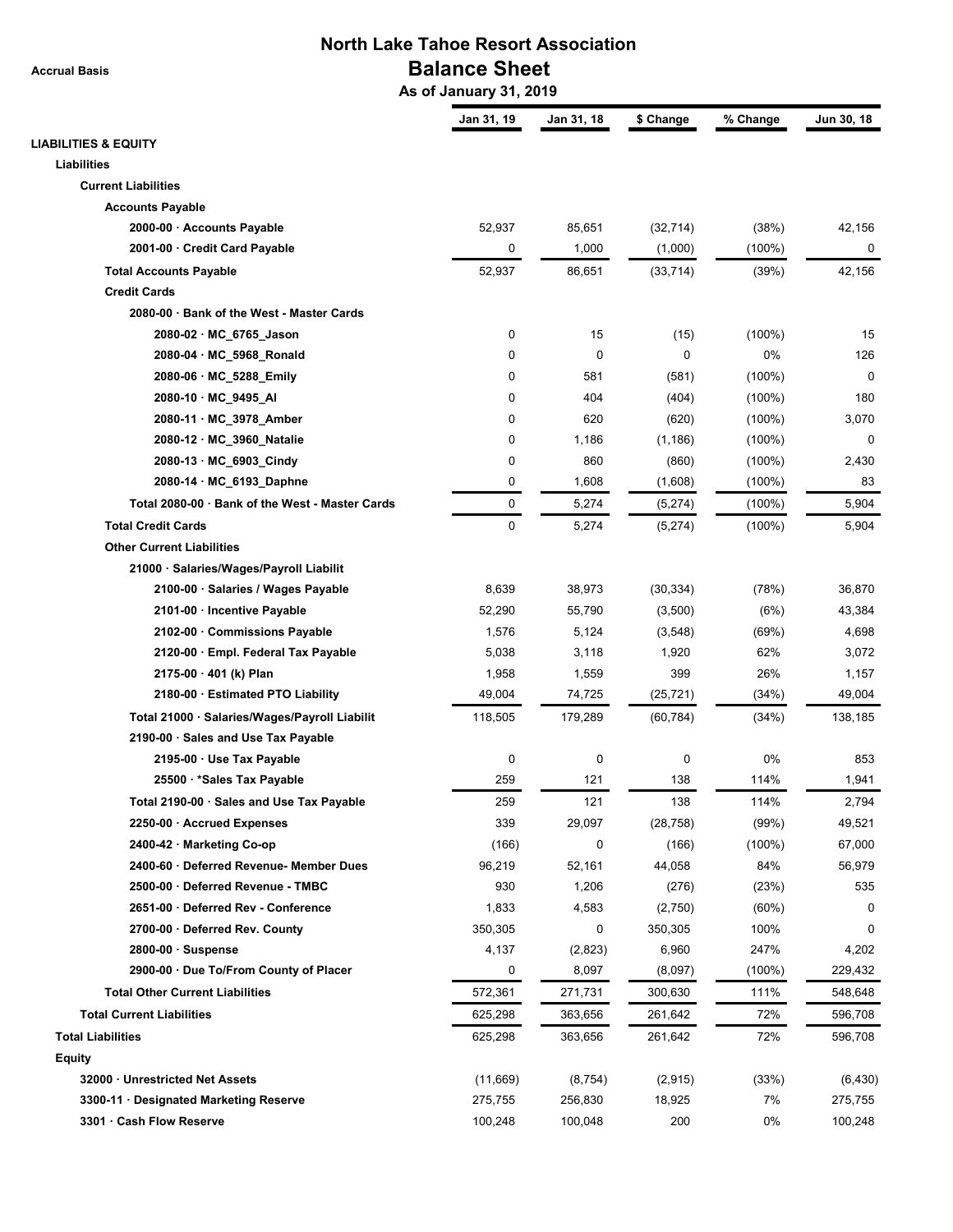#### **Accrual Basis**

## **North Lake Tahoe Resort Association Balance Sheet**

 **As of January 31, 2019**

|                                       | Jan 31, 19 | Jan 31, 18 | \$ Change | % Change | Jun 30, 18 |
|---------------------------------------|------------|------------|-----------|----------|------------|
| 3302 · Marketing Cash Reserve         | 50.018     | 50,018     |           | $0\%$    | 50.018     |
| Net Income                            | 86.266     | 115.525    | (29.259)  | (25%)    | (5,239)    |
| <b>Total Equity</b>                   | 500.618    | 513.667    | (13,049)  | (3%)     | 414,352    |
| <b>TOTAL LIABILITIES &amp; EQUITY</b> | 1,125,916  | 877,323    | 248.593   | 28%      | 1,011,060  |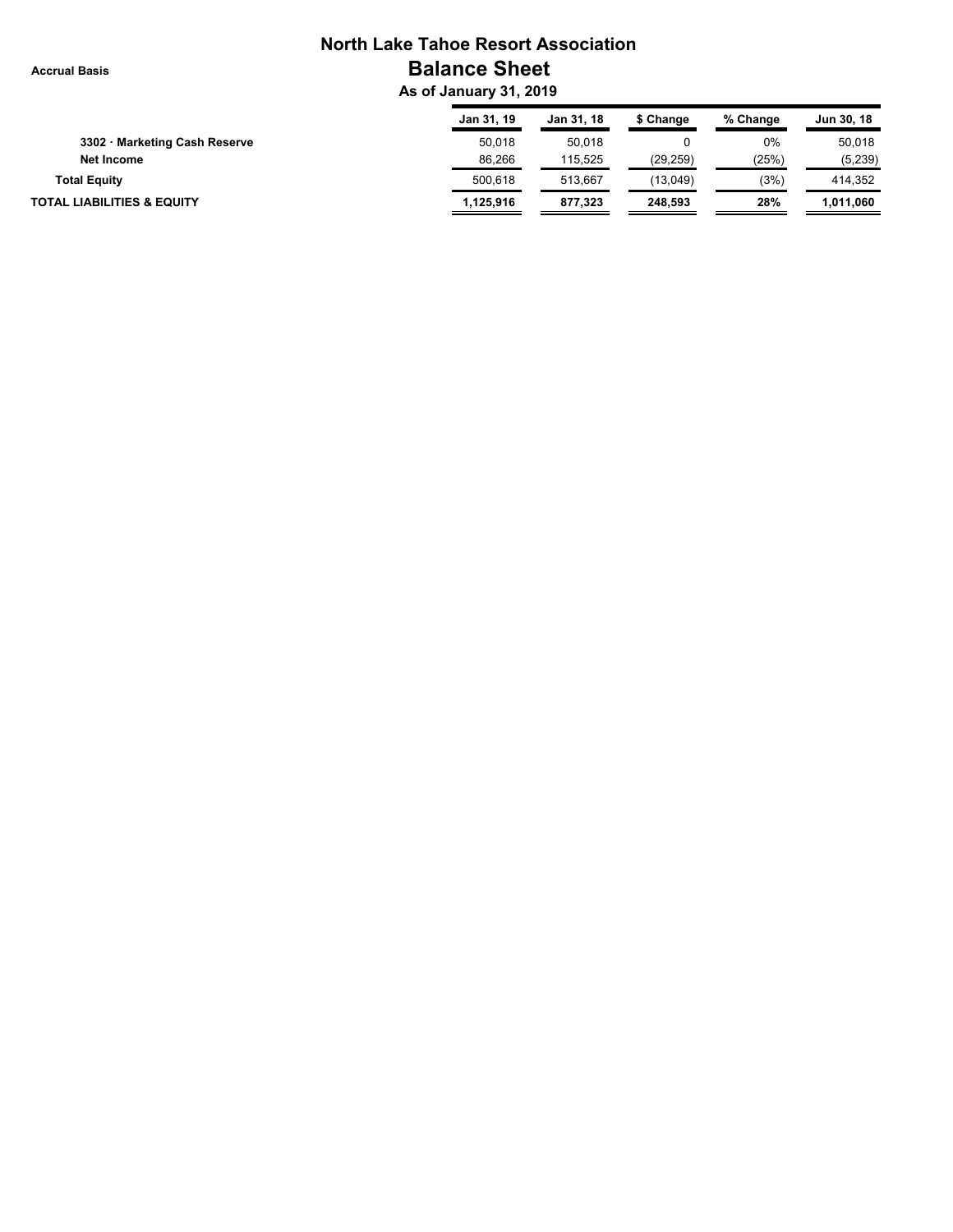### North Lake Tahoe Resort Association Profit & Loss Accrual Basis July 2018 through January 2019

Jul '18 - Jan 19 Jul '17 - Jan 18 \$ Change % Change Ordinary Income/Expense Income 4050-00 · County of Placer TOT Funding  $2,165,349$   $2,241,694$   $-76,345$   $-3\%$ 4200-00 · Membership Dues 77,813 78,470 -657 -1% 4201-00 · New Member Fees 6 201 - 100 · 100 · 100 · 100 · 100 · 100 · 100 · 100 · 100 · 100 · 100 · 100 · 100 · 100 · 100 · 100 · 100 · 100 · 100 · 100 · 100 · 100 · 100 · 100 · 100 · 100 · 100 · 100 · 100 · 100 · 100 · 10 4205-00 · Conference Dues 4,996 6,417 -1,421 -22% 4250-00 · Revenues-Membership Activities 4250-02 · Chamber Events 1,684 53 1,631 3,077% 4250-03 · Summer/Winter Rec Luncheon 2,622 3,409 -787 -23% -23% 4251-00 · Tues AM Breakfast Club 4251-01 · Tues AM Breakfast Club Sponsors 2,000 500 500 1,500 300% 4251-00 · Tues AM Breakfast Club - Other 3,641 2,203 1,437 65% Total 4251-00 · Tues AM Breakfast Club  $5.641$  2,703 2,937 109% 4250-00 · Revenues-Membership Activities - Other 3,733 1,195 2,538 212% Total 4250-00 · Revenues-Membership Activities 13,680 7,361 6,319 68% **4252-00 · Sponsorships 600** 600 600 100% 4253-00 · Revenue- Other 6 0 6 100% 4350-00 · Special Events (Marketing) 20 0 17,628 -77,628 -77,628 4600-00 · Commissions 4601-00 · Commissions - South Shore 8,417 1,859 6,558 353% 4600-00 · Commissions - Other 30,537 45,890 -15,353 -34% Total 4600-00 · Commissions 47,749 -8,795 -18% -18% -18% -8,795 -18% -18% -18% -18% -18% -18% -18% -1 46000 · Merchandise Sales 4502-00 · Non-Retail VIC income 2,959 7,982 -5,023 -63% 46000 · Merchandise Sales - Other 69,232 Total 46000 · Merchandise Sales 72,191 62,543 9,648 15% 4720-00 · Miscellaneous 0 15 -15 -100% Total Income 2,373,589 2,521,950 -148,361 -6% Gross Profit 2,373,589 2,521,950 -148,361 -6% Expense 5000-00 · Salaries & Wages 5010-00 · Sales Commissions 12,841 7,109 5,731 81% 5020-00 · P/R - Tax Expense 51,178 54,443 -3,265 -6% 5030-00 · P/R - Health Insurance Expense 5040-00 · P/R - Workmans Comp 5,087 6,292 -1,206 -19% **5060-00 · 401 (k)** 22,071 20,937 1,135 5070-00 · Other Benefits and Expenses 2,608 3,134 -526 -17% 5000-00 · Salaries & Wages - Other 620,938 600,753 20,185 3% Total 5000-00 · Salaries & Wages 6% and the contract of the contract of the contract of the contract of the contract of the contract of the contract of the contract of the contract of the contract of the contract of the co 5100-00 · Rent 5110-00 · Utilities 6,559 6,648 -89 -1% 5140-00 · Repairs & Maintenance 3,588 1,905 1,683 88%<br>5150-00 · Office - Cleaning 3.540 4.930 -1.390 -28% **5150-00 · Office - Cleaning 200 -1,390 -21,390 -21,390 -1,390 -1,390 -1,390** 5100-00 · Rent - Other 89,386 87,246 2,140 3% Total 5100-00 · Rent 103,072 100,728 2,344 2% 5310-00 · Telephone **5320-00 · Telephone 16,476 16,539 -03 -0% -63 -0% -63 -0% -63 -0% -63 -0% -63 -0%** 5350-00 · Internet 25 25 0 0% Total 5310-00 · Telephone 16,501 16,501 16,564 -63 -0%

5420-00 · Mail - USPS 5480-00 · Mail - Fed Ex 31% · Set 31% · Set 31% · Set 31% · Set 31% · Set 31% · Set 31% · Set 31% · Set 31% · S 5420-00 · Mail - USPS - Other 1,425 1,292 133 10%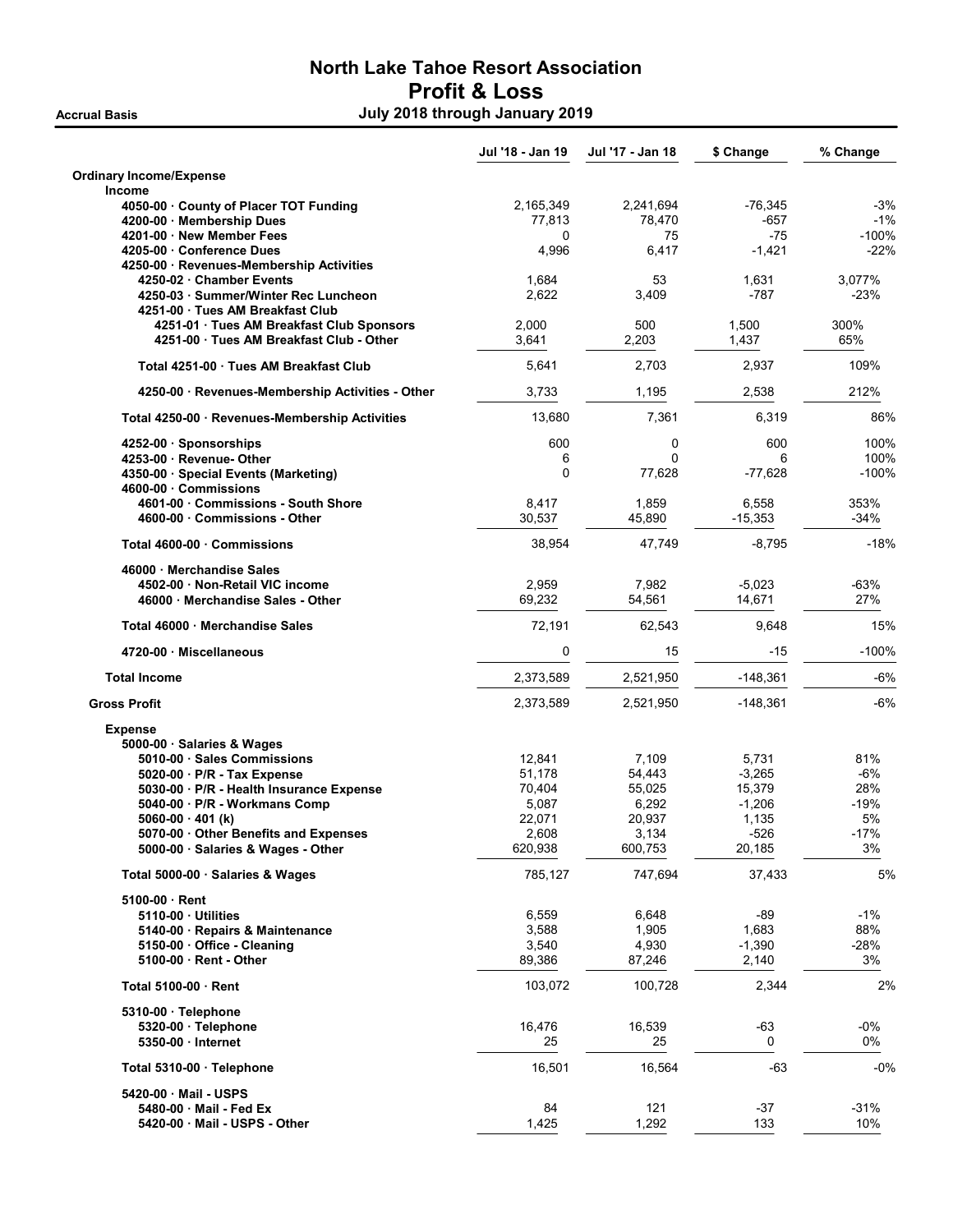## North Lake Tahoe Resort Association Profit & Loss Accrual Basis **Accrual Basis July 2018 through January 2019**

|                                                                              | Jul '18 - Jan 19  | Jul '17 - Jan 18 | \$ Change          | % Change      |
|------------------------------------------------------------------------------|-------------------|------------------|--------------------|---------------|
| Total 5420-00 Mail - USPS                                                    | 1,509             | 1,413            | 96                 | 7%            |
| 5510-00 · Insurance/Bonding<br>$5520-00$ · Supplies                          | 4,124             | 6,457            | $-2,332$           | $-36%$        |
| 5525-00 · Supplies- Computer <\$1000                                         | 4,144             | 1,265            | 2,879              | 228%          |
| 5520-00 · Supplies - Other                                                   | 8,662             | 6,790            | 1,873              | 28%           |
| Total 5520-00 · Supplies                                                     | 12,806            | 8,055            | 4,752              | 59%           |
| 5610-00 Depreciation                                                         | 1,043             | 1,531            | -488               | $-32%$        |
| 5700-00 · Equipment Support & Maintenance                                    | 2,104             | 7,626            | $-5,522$           | $-72%$        |
| 5710-00 · Taxes, Licenses & Fees                                             | 6,291             | 7,419            | $-1,129$           | $-15%$        |
| 5740-00 · Equipment Rental/Leasing<br>5800-00 · Training Seminars            | 8,768<br>5,079    | 9,185<br>4.122   | $-417$<br>957      | $-5%$<br>23%  |
| 5815 · Training Video Series                                                 | 0                 | 1,058            | $-1,058$           | -100%         |
| 5830-00 Commission Due to Third Party                                        | $\Omega$          | 765              | $-765$             | -100%         |
| 5850-00 Artist of Month - Commissions                                        | 1,894             | 3,366            | $-1,471$           | $-44%$        |
| 5900-00 · Professional Fees                                                  |                   |                  |                    |               |
| 5910-00 · Professional Fees - Attorneys                                      | 960               | 8,160            | $-7,200$           | -88%          |
| 5920-00 Professional Fees - Accountant                                       | 21,000            | 16,715           | 4,285              | 26%           |
| 5921-00 Professional Fees - Other                                            | 0                 | 42,469           | $-42,469$          | -100%         |
| Total 5900-00 · Professional Fees                                            | 21,960            | 67,344           | $-45,384$          | $-67%$        |
| 5940-00 · Research & Planning Membership<br>5941-00 · Research & Planning    | 0<br>18.720       | 3,000<br>2,266   | $-3,000$<br>16,454 | -100%<br>726% |
| $6020-00$ · Programs<br>6016-00 · Special Event Partnership                  | 5,500             | 14,500           | $-9,000$           | $-62%$        |
| 6018-00 Business Assoc. Grants                                               | 0                 | 10,000           | $-10.000$          | -100%         |
| Total 6020-00 · Programs                                                     | 5,500             | 24,500           | $-19,000$          | $-78%$        |
| 6420-00 Events                                                               |                   |                  |                    |               |
| 6420-01 Sponsorships<br>6023-00 Autumn Food & Wine                           | 34,278            | 114,772          | $-80,494$          | $-70%$        |
|                                                                              |                   |                  |                    |               |
| 6421-01 · 4th of July Fireworks                                              | 0                 | 10,000           | $-10,000$          | -100%         |
| 6421-04 · Broken Arrow Skyrace                                               | 20,000            | 0                | 20,000             | 100%          |
| $6421-06$ · Spartan<br>6421-08 · Tough Mudder                                | 254,000<br>13,000 | 254,000<br>0     | $\Omega$<br>13,000 | 0%<br>100%    |
| 6421-09 Wanderlust                                                           | 0                 | 34,043           | $-34,043$          | $-100%$       |
| 6421-10 · WinterWonderGrass - Tahoe                                          | 47                | 15,000           | $-14,953$          | $-100%$       |
| 6421-14 Tahoe Trail 100                                                      | 0                 | 5,000            | $-5,000$           | $-100%$       |
| Total 6420-01 · Sponsorships                                                 | 321,325           | 432,815          | $-111,490$         | $-26%$        |
| 6421-00 New Event Development<br>6422-00 Event Media                         | 800               | 11,586           | $-10,786$          | $-93%$        |
| 6422-03 · Human Powered Sports Campaign                                      | 0                 | 74               | -74                | $-100%$       |
| Total 6422-00 Event Media                                                    | 0                 | 74               | $-74$              | $-100%$       |
| 6424-00 Event Operation Expenses                                             | 2,514             | 98               | 2,416              | 2,464%        |
| Total 6420-00 · Events                                                       | 324,639           | 444,572          | $-119,933$         | $-27%$        |
| 6423-00 Membership Activities                                                |                   |                  |                    |               |
| 6435-00 · Shop Local Event                                                   | 0                 | 295              | -295               | -100%         |
| 6436-00 · Membership - Wnt/Sum Rec Lunch                                     | 3,469             | 3,081            | 388                | 13%           |
| 6437-00 Tuesday Morning Breakfast Club                                       | 2,550<br>60       | 2,417<br>0       | 134<br>60          | 6%            |
| 6441-00 · Membership - Miscellaneous Exp<br>6442-00 Public Relations/Website | 7,340             | 1,981            | 5,359              | 100%<br>271%  |
| 6444-00 Trades                                                               | 0                 | 835              | $-835$             | $-100%$       |
| 6423-00 · Membership Activities - Other                                      | 5,492             | 132              | 5,360              | 4,076%        |
| Total 6423-00 Membership Activities                                          | 18,911            | 8,740            | 10,170             | 116%          |
| 6490-00 Classified Ads                                                       | 0                 | 50               | -50                | -100%         |
| 6701-00 · Market Study Reports/Research                                      | 0                 | 808              | $-808$             | $-100%$       |
| 6730-00 · Marketing Cooperative/Media                                        | 851,567           | 847,606          | 3,961              | 1%            |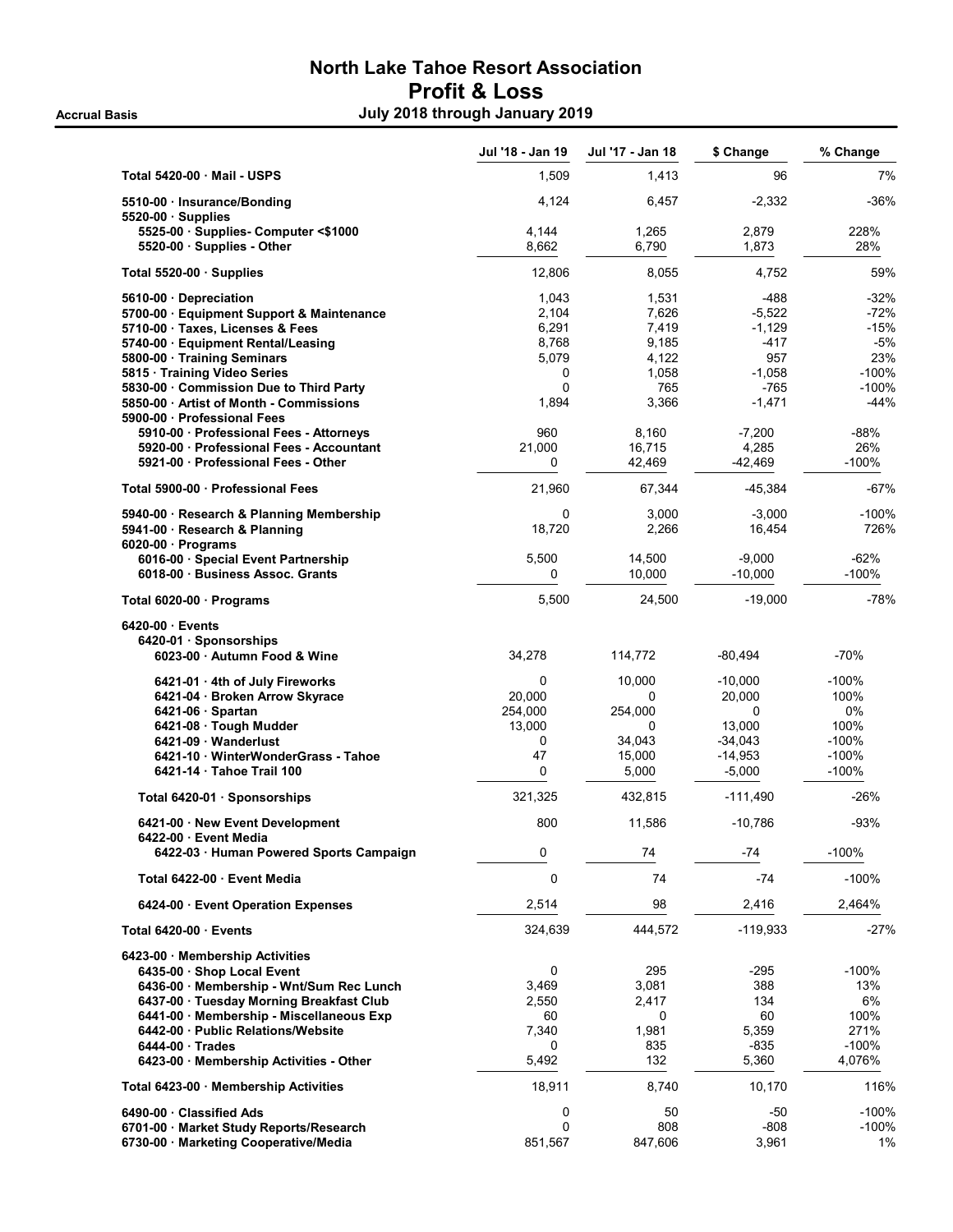## North Lake Tahoe Resort Association Profit & Loss Accrual Basis **Accrual Basis July 2018 through January 2019**

|                                                    | Jul '18 - Jan 19 | Jul '17 - Jan 18 | \$ Change  | % Change |
|----------------------------------------------------|------------------|------------------|------------|----------|
| 6740-00 Media/Collateral/Production                | 1,278            | $\Omega$         | 1,278      | 100%     |
| 6742-00 · Non-NLT Co-Op Marketing Program          | 22,201           | 12,896           | 9,305      | 72%      |
| 6743-00 · BACC Marketing Programs                  |                  |                  |            |          |
| 6743-01 · Shop Local                               | 7,132            | 3,520            | 3.612      | 103%     |
| 6743-03 Touch Lake Tahoe                           | 0                | 10,103           | $-10,103$  | $-100%$  |
| 6743-05 · Peak Your Adventure                      | 1,000            | $\mathbf{0}$     | 1,000      | 100%     |
| Total 6743-00 · BACC Marketing Programs            | 8,132            | 13,623           | $-5,491$   | $-40%$   |
| 7500-00 · Trade Shows/Travel                       | 383              | $\mathbf 0$      | 383        | 100%     |
| 8100-00 Cost of Goods Sold                         |                  |                  |            |          |
| 51100 Freight and Shipping Costs                   | 877              | 815              | 62         | 8%       |
| 52500 Purchase Discounts                           | $-40$            | $-2,084$         | 2,044      | 98%      |
| 59900 · POS Inventory Adjustments                  | 36               | 511              | $-475$     | $-93%$   |
| 8100-00 Cost of Goods Sold - Other                 | 37,236           | 31,526           | 5,710      | 18%      |
| Total 8100-00 Cost of Goods Sold                   | 38,110           | 30,769           | 7,341      | 24%      |
| 8200-00 Associate Relations                        | 2,043            | 1,529            | 513        | 34%      |
| 8300-00 Board Functions                            | 6,018            | 6,045            | $-28$      | $-1%$    |
| 8500-00 · Credit Card Fees                         | 4.049            | 3,804            | 245        | 6%       |
| 8700-00 · Automobile Expenses                      | 3,295            | 2,587            | 708        | 27%      |
| 8750-00 Meals/Meetings                             | 2,296            | 2,715            | $-419$     | $-15%$   |
| 8810-00 Dues & Subscriptions                       | 4,778            | 5,012            | $-234$     | $-5%$    |
| 8910-00 Travel                                     | 704              | 944              | $-239$     | $-25%$   |
| 8920-00 Bad Debt                                   | 4,583            | 11,795           | $-7,211$   | $-61%$   |
| <b>Total Expense</b>                               | 2,287,486        | 2,406,588        | $-119,102$ | $-5%$    |
| <b>Net Ordinary Income</b>                         | 86,103           | 115,363          | $-29,259$  | $-25%$   |
| <b>Other Income/Expense</b><br><b>Other Income</b> |                  |                  |            |          |
| 4700-00 · Revenues- Interest & Investment          | 163              | 162              | 0          | 0%       |
| <b>Total Other Income</b>                          | 163              | 162              | 0          | 0%       |
| <b>Net Other Income</b>                            | 163              | 162              | 0          | 0%       |
| Net Income                                         | 86,266           | 115,525          | $-29,259$  | $-25%$   |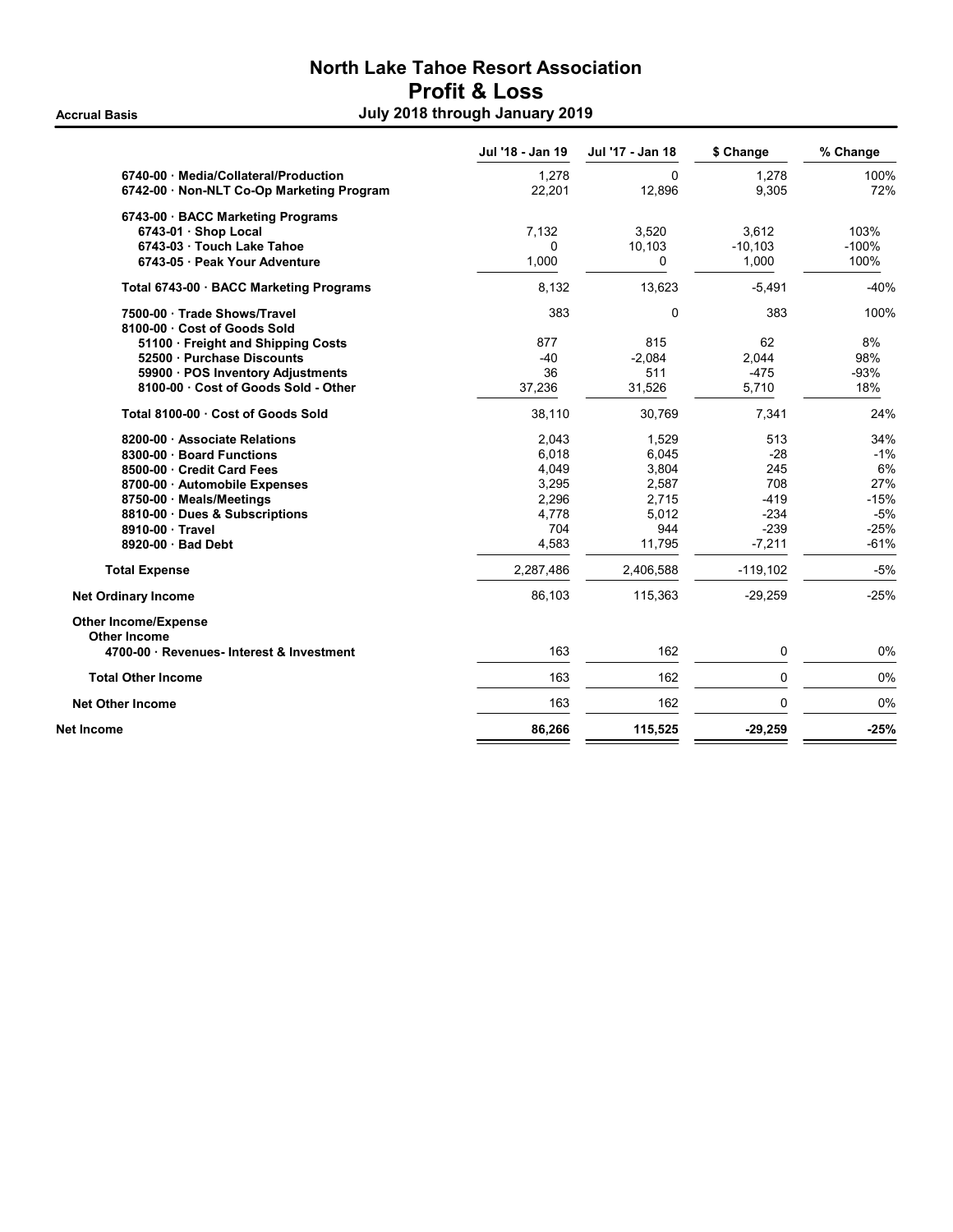| <b>All Departments</b><br><b>Accrual Basis</b>                                                                                                                                                                                                                                                        |                                                        |                                                         |                                                                 |                                                                   |                                                                  |                                                                          |                                                                      |  |  |
|-------------------------------------------------------------------------------------------------------------------------------------------------------------------------------------------------------------------------------------------------------------------------------------------------------|--------------------------------------------------------|---------------------------------------------------------|-----------------------------------------------------------------|-------------------------------------------------------------------|------------------------------------------------------------------|--------------------------------------------------------------------------|----------------------------------------------------------------------|--|--|
|                                                                                                                                                                                                                                                                                                       | Jan 19                                                 | <b>Budget</b>                                           | \$ Over Budget                                                  | Jul '18 - Jan                                                     | <b>YTD Budget</b>                                                | \$ Over Budget                                                           | Annual Bud                                                           |  |  |
| <b>Ordinary Income/Expense</b>                                                                                                                                                                                                                                                                        |                                                        |                                                         |                                                                 |                                                                   |                                                                  |                                                                          |                                                                      |  |  |
| Income<br>4050-00 County of Placer TOT Funding<br>4200-00 · Membership Dues<br>4205-00 · Conference Dues<br>4250-00 · Revenues-Membership Activities<br>4250-01 · Community Awards                                                                                                                    | 268,913<br>11,312<br>367                               | 269.009<br>10,750<br>825                                | (96)<br>562<br>(458)                                            | 2,165,349<br>77,813<br>4,996                                      | 2,206,984<br>74,350<br>5,775                                     | (41, 634)<br>3,463<br>(779)                                              | 3,793,727<br>128,000<br>9,900                                        |  |  |
| 4250-04 · Silent Auction<br>4250-05 · Sponsorships<br>4250-01 Community Awards - Other                                                                                                                                                                                                                | 0<br>$\mathbf 0$<br>0                                  | $\mathbf 0$<br>$\mathbf 0$<br>0                         | 0<br>$\mathbf 0$<br>0                                           | 0<br>0<br>$\mathbf 0$                                             | 0<br>0<br>0                                                      | 0<br>0<br>0                                                              | 19,000<br>13,000<br>18,000                                           |  |  |
| Total 4250-01 · Community Awards                                                                                                                                                                                                                                                                      | 0                                                      | 0                                                       | $\mathbf 0$                                                     | $\mathsf 0$                                                       | $\mathbf 0$                                                      | 0                                                                        | 50,000                                                               |  |  |
| 4250-02 · Chamber Events<br>4250-03 · Summer/Winter Rec Luncheon<br>4251-00 · Tues AM Breakfast Club                                                                                                                                                                                                  | 0<br>$\Omega$<br>2,000                                 | 208<br>$\mathbf 0$<br>250                               | (208)<br>0<br>1,750                                             | 1,684<br>2,622<br>2,000                                           | 1,460<br>4,000<br>1,550                                          | 224<br>(1, 378)<br>450                                                   | 2,500<br>8,000<br>3,050                                              |  |  |
| 4251-01 · Tues AM Breakfast Club Sponsors<br>4251-00 · Tues AM Breakfast Club - Other                                                                                                                                                                                                                 | 445                                                    | 580                                                     | (135)                                                           | 3,641                                                             | 4,060                                                            | (419)                                                                    | 6,960                                                                |  |  |
| Total 4251-00 · Tues AM Breakfast Club                                                                                                                                                                                                                                                                | 2,445                                                  | 830                                                     | 1,615                                                           | 5,641                                                             | 5,610                                                            | 31                                                                       | 10,010                                                               |  |  |
| 4250-00 · Revenues-Membership Activities - Other                                                                                                                                                                                                                                                      | 53                                                     |                                                         |                                                                 | 3,733                                                             | 0                                                                | 3,733                                                                    | 0                                                                    |  |  |
| Total 4250-00 · Revenues-Membership Activities                                                                                                                                                                                                                                                        | 2,498                                                  | 1,038                                                   | 1,460                                                           | 13,680                                                            | 11,070                                                           | 2,610                                                                    | 70,510                                                               |  |  |
| 4252-00 · Sponsorships<br>4253-00 · Revenue- Other<br>4600-00 Commissions                                                                                                                                                                                                                             | 0<br>$\mathbf 0$                                       |                                                         |                                                                 | 600<br>6                                                          | 0                                                                | 600                                                                      | 0                                                                    |  |  |
| 4601-00 Commissions - South Shore<br>4600-00 · Commissions - Other                                                                                                                                                                                                                                    | $\pmb{0}$<br>$\pmb{0}$                                 | 1,667<br>2,500                                          | (1,667)<br>(2,500)                                              | 8,417<br>30,537                                                   | 11,665<br>17,500                                                 | (3,248)<br>13,037                                                        | 20,000<br>30,000                                                     |  |  |
| Total 4600-00 · Commissions                                                                                                                                                                                                                                                                           | $\mathbf 0$                                            | 4,167                                                   | (4, 167)                                                        | 38,954                                                            | 29,165                                                           | 9,789                                                                    | 50,000                                                               |  |  |
| 46000 · Merchandise Sales<br>4502-00 · Non-Retail VIC income<br>46000 · Merchandise Sales - Other                                                                                                                                                                                                     | 158<br>3,421                                           | 500<br>4,000                                            | (342)<br>(579)                                                  | 2,959<br>69,232                                                   | 7,000<br>55,100                                                  | (4,041)<br>14,132                                                        | 9,500<br>95,000                                                      |  |  |
| Total 46000 · Merchandise Sales                                                                                                                                                                                                                                                                       | 3,579                                                  | 4,500                                                   | (921)                                                           | 72,191                                                            | 62,100                                                           | 10,091                                                                   | 104,500                                                              |  |  |
| <b>Total Income</b>                                                                                                                                                                                                                                                                                   | 286,669                                                | 290,289                                                 | (3,620)                                                         | 2,373,589                                                         | 2,389,444                                                        | (15, 854)                                                                | 4,156,637                                                            |  |  |
| <b>Gross Profit</b>                                                                                                                                                                                                                                                                                   | 286,669                                                | 290,289                                                 | (3,620)                                                         | 2,373,589                                                         | 2,389,444                                                        | (15, 854)                                                                | 4,156,637                                                            |  |  |
| <b>Expense</b><br>5000-00 · Salaries & Wages<br>5010-00 · Sales Commissions<br>5020-00 $\cdot$ P/R - Tax Expense<br>5030-00 · P/R - Health Insurance Expense<br>5040-00 · P/R - Workmans Comp<br>5060-00 $\cdot$ 401 (k)<br>5070-00 Other Benefits and Expenses<br>5000-00 · Salaries & Wages - Other | 505<br>9,761<br>7,517<br>694<br>1,988<br>257<br>90,393 | 633<br>7,026<br>11,058<br>963<br>3,577<br>586<br>88,732 | (128)<br>2,735<br>(3,541)<br>(269)<br>(1,589)<br>(329)<br>1,661 | 12,841<br>51,178<br>70,404<br>5,087<br>22,071<br>2,608<br>620,938 | 4,435<br>51,330<br>77,400<br>7,002<br>25,296<br>4,099<br>627,687 | 8,406<br>(152)<br>(6,996)<br>(1, 915)<br>(3, 225)<br>(1,491)<br>(6, 749) | 7,600<br>86,761<br>132,690<br>11,845<br>43,048<br>7,029<br>1,068,067 |  |  |
| Total 5000-00 · Salaries & Wages                                                                                                                                                                                                                                                                      | 111,115                                                | 112,575                                                 | (1,460)                                                         | 785,127                                                           | 797,249                                                          | (12, 122)                                                                | 1,357,040                                                            |  |  |
| $5100-00 \cdot$ Rent<br>$5110-00 \cdot$ Utilities<br>5140-00 · Repairs & Maintenance<br>5150-00 · Office - Cleaning<br>5100-00 · Rent - Other<br>Total 5100-00 · Rent                                                                                                                                 | 644<br>1,781<br>0<br>12,614                            | 1,178<br>3,902<br>800<br>12,957                         | (534)<br>(2, 121)<br>(800)<br>(343)                             | 6,559<br>3,588<br>3,540<br>89,386                                 | 7,051<br>27,311<br>6,121<br>90,683                               | (492)<br>(23, 723)<br>(2, 581)<br>(1, 297)                               | 12,191<br>46,850<br>10,444<br>155,468                                |  |  |
| 5310-00 · Telephone                                                                                                                                                                                                                                                                                   | 15,039                                                 | 18,837                                                  | (3,798)                                                         | 103,072                                                           | 131,166                                                          | (28, 094)                                                                | 224,953                                                              |  |  |
| 5320-00 · Telephone<br>5350-00 · Internet<br>5310-00 · Telephone - Other                                                                                                                                                                                                                              | (282)<br>0<br>0                                        | 2,129<br>461                                            | (2, 411)<br>(461)                                               | 16,476<br>25<br>0                                                 | 14,903<br>3,230                                                  | 1,573<br>(3,230)                                                         | 25,548<br>5,535                                                      |  |  |
| Total 5310-00 · Telephone                                                                                                                                                                                                                                                                             | (282)                                                  | 2,590                                                   | (2,872)                                                         | 16,501                                                            | 18,133                                                           | (1,632)                                                                  | 31,083                                                               |  |  |
| 5420-00 · Mail - USPS<br>5480-00 · Mail - Fed Ex<br>5420-00 · Mail - USPS - Other                                                                                                                                                                                                                     | $\pmb{0}$<br>$\pmb{0}$                                 | 325                                                     | (325)                                                           | 84<br>1,425                                                       | 0<br>2,728                                                       | 84<br>(1,303)                                                            | 0<br>5,203                                                           |  |  |
| Total 5420-00 · Mail - USPS                                                                                                                                                                                                                                                                           | 0                                                      | 325                                                     | (325)                                                           | 1,509                                                             | 2,728                                                            | (1,219)                                                                  | 5,203                                                                |  |  |
| 5510-00 · Insurance/Bonding                                                                                                                                                                                                                                                                           | 724                                                    | 485                                                     | 239                                                             | 4,124                                                             | 3,713                                                            | 411                                                                      | 6,138                                                                |  |  |
| $5520-00 \cdot$ Supplies<br>5525-00 · Supplies- Computer <\$1000<br>5520-00 · Supplies - Other                                                                                                                                                                                                        | 170<br>1,150                                           | 125<br>1,650                                            | 45<br>(500)                                                     | 4,144<br>8,662                                                    | 5,175<br>12,243                                                  | (1,031)<br>(3,581)                                                       | 7,600<br>21,493                                                      |  |  |
| Total 5520-00 · Supplies                                                                                                                                                                                                                                                                              | 1,320                                                  | 1,775                                                   | (455)                                                           | 12,806                                                            | 17,418                                                           | (4,612)                                                                  | 29,093                                                               |  |  |
| 5610-00 · Depreciation<br>5700-00 · Equipment Support & Maintenance<br>5710-00 · Taxes, Licenses & Fees<br>5740-00 · Equipment Rental/Leasing<br>5800-00 · Training Seminars<br>5850-00 · Artist of Month - Commissions                                                                               | 149<br>1,255<br>1,078<br>2,406<br>1,137<br>0           | 177<br>1,118<br>1,050<br>1,478<br>1,917<br>458          | (28)<br>137<br>28<br>928<br>(780)<br>(458)                      | 1,043<br>2,104<br>6,291<br>8,768<br>5,079<br>1,894                | 1,244<br>7,824<br>7,601<br>10,336<br>9,665<br>3,210              | (201)<br>(5, 720)<br>(1, 310)<br>(1, 568)<br>(4, 587)<br>(1,316)         | 2,129<br>13,412<br>12,951<br>17,726<br>16,450<br>5,500               |  |  |
| 5900-00 · Professional Fees<br>5910-00 · Professional Fees - Attorneys<br>5920-00 · Professional Fees - Accountant<br>5921-00 · Professional Fees - Other                                                                                                                                             | 120<br>0<br>$\pmb{0}$                                  | 750<br>1,916                                            | (630)<br>(1, 916)                                               | 960<br>21,000<br>0                                                | 5,250<br>25,000<br>15,666                                        | (4,290)<br>(4,000)<br>(15,666)                                           | 9,000<br>25,000<br>26,000                                            |  |  |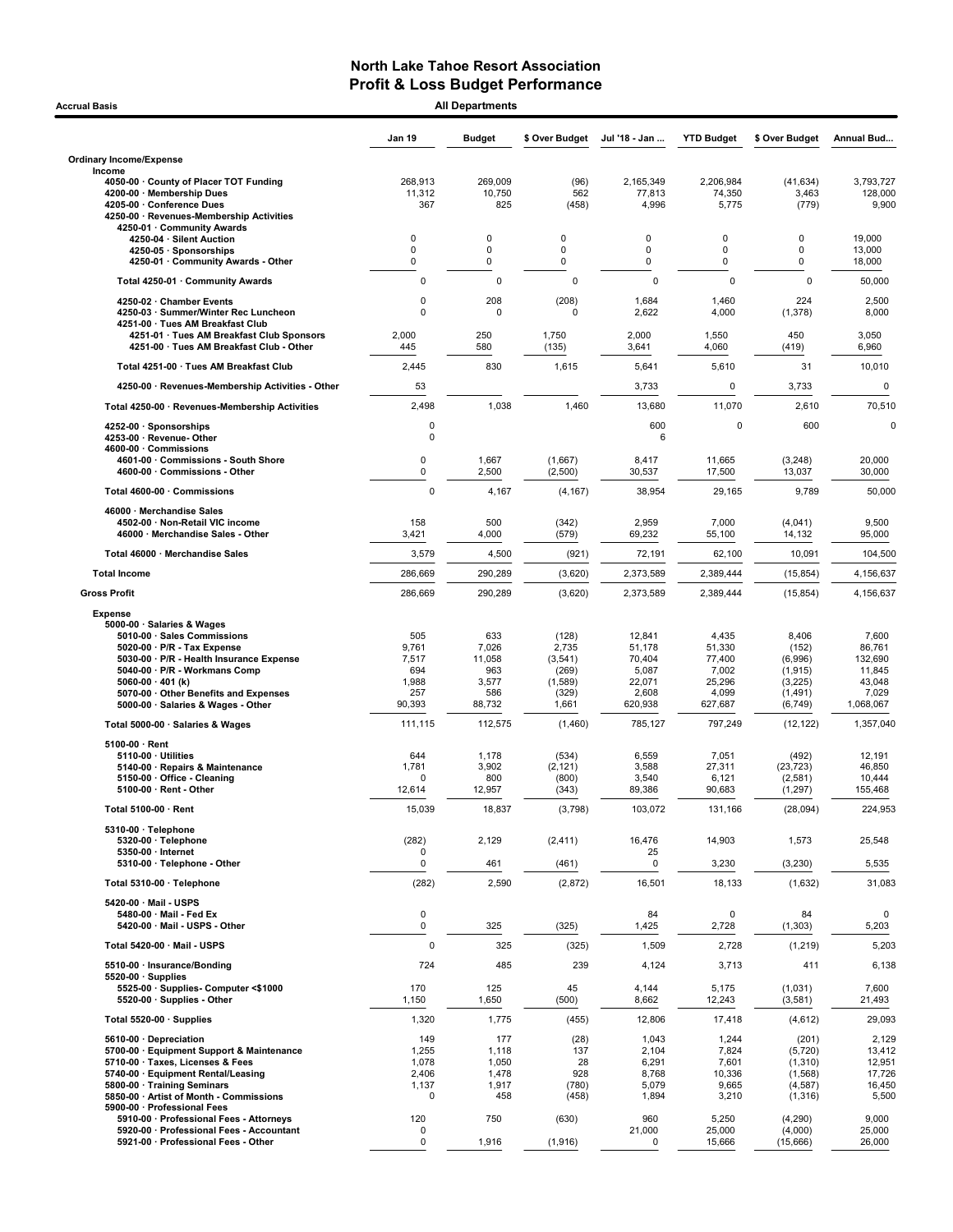Accrual Basis **Accrual Basis All Departments** 

|                                                                                                                                                                                                                                                                                              | <b>Jan 19</b>                                                                                                    | <b>Budget</b>                                        | \$ Over Budget                                               | Jul '18 - Jan                                                                  | <b>YTD Budget</b>                                                          | \$ Over Budget                                                                              | Annual Bud                                                                            |
|----------------------------------------------------------------------------------------------------------------------------------------------------------------------------------------------------------------------------------------------------------------------------------------------|------------------------------------------------------------------------------------------------------------------|------------------------------------------------------|--------------------------------------------------------------|--------------------------------------------------------------------------------|----------------------------------------------------------------------------|---------------------------------------------------------------------------------------------|---------------------------------------------------------------------------------------|
| Total 5900-00 · Professional Fees                                                                                                                                                                                                                                                            | 120                                                                                                              | 2,666                                                | (2, 546)                                                     | 21,960                                                                         | 45,916                                                                     | (23, 956)                                                                                   | 60,000                                                                                |
| 5941-00 · Research & Planning                                                                                                                                                                                                                                                                | 13,720                                                                                                           | 2,500                                                | 11,220                                                       | 18,720                                                                         | 5,000                                                                      | 13,720                                                                                      | 5,000                                                                                 |
| $6020-00 \cdot$ Programs<br>6016-00 · Special Event Partnership<br>6018-00 · Business Assoc. Grants                                                                                                                                                                                          | 5,500<br>0                                                                                                       | 0<br>0                                               | 5,500<br>$\mathbf 0$                                         | 5,500<br>0                                                                     | 25,000<br>10,000                                                           | (19,500)<br>(10,000)                                                                        | 50,000<br>30,000                                                                      |
| Total 6020-00 · Programs                                                                                                                                                                                                                                                                     | 5,500                                                                                                            | $\mathbf 0$                                          | 5,500                                                        | 5,500                                                                          | 35,000                                                                     | (29, 500)                                                                                   | 80,000                                                                                |
| 6420-00 · Events<br>6420-01 · Sponsorships<br>6023-00 · Autumn Food & Wine                                                                                                                                                                                                                   | $\mathbf 0$                                                                                                      |                                                      |                                                              | 34,278                                                                         | 37,375                                                                     | (3,097)                                                                                     | 37,375                                                                                |
| 6421-01 · 4th of July Fireworks<br>6421-04 · Broken Arrow Skyrace<br>6421-05 · No Barriers<br>$6421-06 \cdot$ Spartan<br>6421-07 · Tahoe Lacrosse Tournament<br>6421-08 · Tough Mudder<br>6421-09 · Wanderlust<br>6421-10 · WinterWonderGrass - Tahoe<br>6421-16 · Mountain Travel Symposium | $\mathbf 0$<br>$\mathbf 0$<br>$\Omega$<br>$\mathbf 0$<br>$\mathbf 0$<br>5,000<br>$\mathbf 0$<br>$\mathbf 0$<br>0 | 0<br>0<br>0<br>0<br>0<br>0<br>0<br>0                 | 0<br>0<br>0<br>$\Omega$<br>5,000<br>$\Omega$<br>0<br>0       | $\mathbf 0$<br>20,000<br>O<br>254,000<br>0<br>13,000<br>0<br>47<br>$\mathbf 0$ | 0<br>0<br>0<br>254,500<br>0<br>0<br>0<br>0<br>0                            | $\mathbf 0$<br>20,000<br>O<br>(500)<br>O<br>13,000<br>0<br>47<br>0                          | 20,300<br>20,000<br>12,400<br>254,500<br>5,000<br>35,550<br>37,700<br>19,400<br>5,000 |
| Total 6420-01 · Sponsorships                                                                                                                                                                                                                                                                 | 5,000                                                                                                            | $\mathbf 0$                                          | 5,000                                                        | 321,325                                                                        | 291,875                                                                    | 29,450                                                                                      | 447,225                                                                               |
| 6421-00 · New Event Development<br>6424-00 · Event Operation Expenses                                                                                                                                                                                                                        | 800<br>0                                                                                                         | 2,750<br>667                                         | (1,950)<br>(667)                                             | 800<br>2,514                                                                   | 19,250<br>4,667                                                            | (18, 450)<br>(2, 153)                                                                       | 58,000<br>8,000                                                                       |
| Total 6420-00 · Events                                                                                                                                                                                                                                                                       | 5,800                                                                                                            | 3,417                                                | 2,383                                                        | 324,639                                                                        | 315,792                                                                    | 8,847                                                                                       | 513,225                                                                               |
| 6423-00 · Membership Activities<br>6434-00 Community Awards Dinner<br>6436-00 · Membership - Wnt/Sum Rec Lunch<br>6437-00 · Tuesday Morning Breakfast Club<br>6441-00 · Membership - Miscellaneous Exp<br>6442-00 · Public Relations/Website<br>6423-00 · Membership Activities - Other      | 0<br>0<br>419<br>0<br>115<br>931                                                                                 | 0<br>0<br>650<br>344                                 | 0<br>$\mathbf 0$<br>(232)<br>(229)                           | $\mathbf 0$<br>3,469<br>2,550<br>60<br>7,340<br>5,492                          | $\mathbf 0$<br>2,500<br>3,900<br>3,908<br>0                                | 0<br>969<br>(1, 350)<br>3,432<br>5,492                                                      | 27,500<br>5,000<br>7,150<br>5,628<br>0                                                |
| Total 6423-00 · Membership Activities                                                                                                                                                                                                                                                        | 1,464                                                                                                            | 994                                                  | 470                                                          | 18,911                                                                         | 10,308                                                                     | 8,603                                                                                       | 45,278                                                                                |
| 6730-00 · Marketing Cooperative/Media<br>6740-00 · Media/Collateral/Production<br>6742-00 · Non-NLT Co-Op Marketing Program                                                                                                                                                                  | 121,652<br>7,471                                                                                                 | 121,652<br>4,316                                     | 0<br>3,155                                                   | 851,567<br>1,278<br>22,201                                                     | 851,563<br>0<br>30,220                                                     | 4<br>1,278<br>(8,019)                                                                       | 1,459,823<br>51,800                                                                   |
| 6743-00 · BACC Marketing Programs<br>6743-01 · Shop Local<br>6743-03 · Touch Lake Tahoe<br>6743-04 · High Notes<br>6743-05 · Peak Your Adventure                                                                                                                                             | $\mathbf 0$<br>0<br>0<br>0                                                                                       | 4,000<br>$\Omega$<br>0<br>0                          | (4,000)<br>0<br>0<br>$\mathbf 0$                             | 7,132<br>$\mathbf 0$<br>0<br>1,000                                             | 15,000<br>10,000<br>0<br>$\mathbf 0$                                       | (7,868)<br>(10,000)<br>0<br>1,000                                                           | 20,000<br>20,000<br>20,000<br>20,000                                                  |
| Total 6743-00 · BACC Marketing Programs                                                                                                                                                                                                                                                      | $\Omega$                                                                                                         | 4,000                                                | (4,000)                                                      | 8,132                                                                          | 25,000                                                                     | (16, 868)                                                                                   | 80,000                                                                                |
| 7500-00 · Trade Shows/Travel<br>8100-00 · Cost of Goods Sold<br>51100 · Freight and Shipping Costs<br>52500 · Purchase Discounts<br>59900 · POS Inventory Adjustments<br>8100-00 · Cost of Goods Sold - Other                                                                                | 383<br>15<br>0<br>1<br>2,058                                                                                     | 2,100                                                | (42)                                                         | 383<br>877<br>(40)<br>36<br>37,236                                             | $\mathbf 0$<br>$\mathbf 0$<br>$\mathbf 0$<br>28,926                        | 877<br>(40)<br>36<br>8,310                                                                  | 0<br>$\mathbf 0$<br>0<br>49,875                                                       |
| Total 8100-00 · Cost of Goods Sold                                                                                                                                                                                                                                                           | 2,073                                                                                                            | 2,100                                                | (27)                                                         | 38,110                                                                         | 28,926                                                                     | 9,184                                                                                       | 49,875                                                                                |
| 8200-00 · Associate Relations<br>8300-00 · Board Functions<br>8500-00 · Credit Card Fees<br>8600-00 · Additional Opportunites<br>8700-00 · Automobile Expenses<br>8750-00 · Meals/Meetings<br>8810-00 · Dues & Subscriptions<br>8910-00 · Travel<br>8920-00 · Bad Debt                       | 112<br>945<br>513<br>$\mathbf 0$<br>535<br>795<br>373<br>346<br>1,030                                            | 616<br>150<br>328<br>3,134<br>498<br>637<br>852<br>0 | (504)<br>795<br>185<br>(3, 134)<br>37<br>158<br>(479)<br>346 | 2.043<br>6,018<br>4,049<br>0<br>3,295<br>2,296<br>4,778<br>704<br>4,583        | 4,320<br>2,400<br>3,443<br>21,930<br>3,673<br>4,455<br>5,960<br>1,900<br>0 | (2, 277)<br>3,618<br>606<br>(21, 930)<br>(378)<br>(2, 159)<br>(1, 182)<br>(1, 196)<br>4,583 | 7,400<br>4,500<br>6,658<br>37,600<br>6,183<br>7,640<br>10,220<br>6,600<br>0           |
| <b>Total Expense</b>                                                                                                                                                                                                                                                                         | 296,775                                                                                                          | 290,645                                              | 6,130                                                        | 2,287,486                                                                      | 2,406,093                                                                  | (118, 607)                                                                                  | 4,153,480                                                                             |
| <b>Net Ordinary Income</b>                                                                                                                                                                                                                                                                   | (10, 106)                                                                                                        | (356)                                                | (9,750)                                                      | 86,103                                                                         | (16, 649)                                                                  | 102,753                                                                                     | 3,157                                                                                 |
| <b>Other Income/Expense</b><br>Other Income<br>4700-00 · Revenues- Interest & Investment                                                                                                                                                                                                     | 23                                                                                                               |                                                      |                                                              | 163                                                                            |                                                                            |                                                                                             |                                                                                       |
| <b>Total Other Income</b>                                                                                                                                                                                                                                                                    | 23                                                                                                               |                                                      |                                                              | 163                                                                            |                                                                            |                                                                                             |                                                                                       |
| <b>Other Expense</b><br>8990-00 · Allocated                                                                                                                                                                                                                                                  | 0                                                                                                                | 0                                                    | (0)                                                          | 0                                                                              | (0)                                                                        | 0                                                                                           | 0                                                                                     |
| <b>Total Other Expense</b>                                                                                                                                                                                                                                                                   | $\mathbf 0$                                                                                                      | $\mathbf 0$                                          | (0)                                                          | $\mathbf 0$                                                                    | (0)                                                                        | $\pmb{0}$                                                                                   | $\mathbf 0$                                                                           |
| <b>Net Other Income</b>                                                                                                                                                                                                                                                                      | 23                                                                                                               | (0)                                                  | 23                                                           | 163                                                                            | $\mathbf 0$                                                                | 163                                                                                         | $\mathbf{0}$                                                                          |
| Net Income                                                                                                                                                                                                                                                                                   | (10, 083)                                                                                                        | (356)                                                | (9, 727)                                                     | 86,266                                                                         | (16, 649)                                                                  | 102,915                                                                                     | 3,157                                                                                 |
|                                                                                                                                                                                                                                                                                              |                                                                                                                  |                                                      |                                                              |                                                                                |                                                                            |                                                                                             |                                                                                       |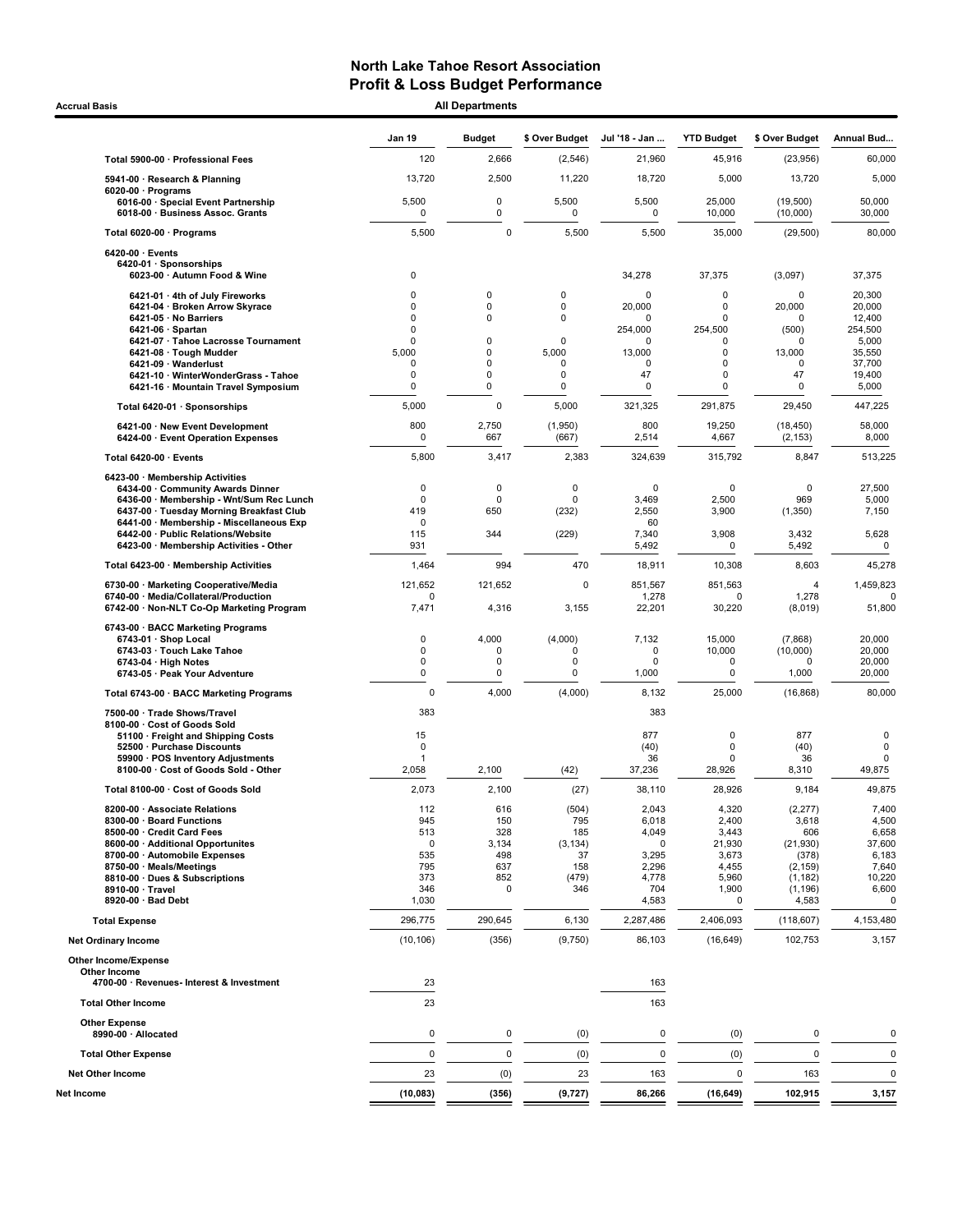| 11 - Marketing<br><b>Accrual Basis</b>                                                                                                                                             |                                |                                |                                |                                  |                                    |                                        |                                     |  |  |
|------------------------------------------------------------------------------------------------------------------------------------------------------------------------------------|--------------------------------|--------------------------------|--------------------------------|----------------------------------|------------------------------------|----------------------------------------|-------------------------------------|--|--|
|                                                                                                                                                                                    | Jan 19                         | <b>Budget</b>                  | \$ Over Budget                 | Jul '18 - Jan 19                 | <b>YTD Budget</b>                  | \$ Over Budget                         | <b>Annual Budget</b>                |  |  |
| <b>Ordinary Income/Expense</b>                                                                                                                                                     |                                |                                |                                |                                  |                                    |                                        |                                     |  |  |
| Income<br>4050-00 County of Placer TOT Funding                                                                                                                                     | 204,465                        | 201,228                        | 3,237                          | 1,706,449                        | 1,733,729                          | (27, 280)                              | 2,983,906                           |  |  |
| <b>Total Income</b>                                                                                                                                                                | 204,465                        | 201,228                        | 3,237                          | 1,706,449                        | 1,733,729                          | (27, 280)                              | 2,983,906                           |  |  |
| <b>Gross Profit</b>                                                                                                                                                                | 204,465                        | 201,228                        | 3,237                          | 1,706,449                        | 1,733,729                          | (27, 280)                              | 2,983,906                           |  |  |
| <b>Expense</b>                                                                                                                                                                     |                                |                                |                                |                                  |                                    |                                        |                                     |  |  |
| 5000-00 · Salaries & Wages<br>5000-01 · In-Market Administration<br>$5020-00 \cdot P/R$ - Tax Expense<br>5030-00 · P/R - Health Insurance Expense<br>5040-00 · P/R - Workmans Comp | 1,375<br>2,920<br>3,176<br>132 | 1,375<br>1,943<br>4,080<br>195 | 0<br>977<br>(904)<br>(63)      | 9,625<br>14,740<br>31,933<br>873 | 9,625<br>13,399<br>28,560<br>1,340 | $\mathbf 0$<br>1,341<br>3,373<br>(467) | 16,500<br>22,712<br>48,960<br>2,268 |  |  |
| $5060-00 \cdot 401$ (k)<br>5070-00 Other Benefits and Expenses<br>5000-00 · Salaries & Wages - Other                                                                               | 948<br>140<br>27,781           | 1,111<br>167<br>27,764         | (163)<br>(27)<br>17            | 7,179<br>1,042<br>188,262        | 7,656<br>1,173<br>191,413          | (477)<br>(131)<br>(3, 151)             | 12,978<br>2,008<br>324,453          |  |  |
| Total 5000-00 · Salaries & Wages                                                                                                                                                   | 36,471                         | 36,635                         | (164)                          | 253,653                          | 253,166                            | 487                                    | 429,879                             |  |  |
| $5100-00 \cdot$ Rent                                                                                                                                                               |                                |                                |                                |                                  |                                    |                                        |                                     |  |  |
| $5110-00 \cdot$ Utilities<br>5140-00 · Repairs & Maintenance<br>5150-00 · Office - Cleaning<br>5100-00 · Rent - Other                                                              | 121<br>90<br>$\Omega$<br>2,050 | 135<br>1,167<br>175<br>1,984   | (14)<br>(1,077)<br>(175)<br>66 | 964<br>250<br>1,192<br>14,694    | 945<br>8,169<br>1,625<br>13,885    | 19<br>(7, 919)<br>(433)<br>809         | 1,620<br>14,033<br>2,700<br>23,805  |  |  |
| Total 5100-00 · Rent                                                                                                                                                               | 2,261                          | 3,461                          | (1,200)                        | 17,101                           | 24,624                             | (7, 523)                               | 42,158                              |  |  |
| 5310-00 · Telephone<br>$5320-00 \cdot$ Telephone                                                                                                                                   | (19)                           | 670                            | (689)                          | 3,704                            | 4,690                              | (986)                                  | 8,040                               |  |  |
| Total 5310-00 · Telephone                                                                                                                                                          | (19)                           | 670                            | (689)                          | 3,704                            | 4,690                              | (986)                                  | 8,040                               |  |  |
| 5420-00 · Mail - USPS                                                                                                                                                              | 0                              | 0                              | 0                              | 228                              | 450                                | (222)                                  | 900                                 |  |  |
| 5510-00 · Insurance/Bonding                                                                                                                                                        | $\mathbf 0$                    | 169                            | (169)                          | 646                              | 1,183                              | (537)                                  | 2,028                               |  |  |
| $5520-00 \cdot$ Supplies<br>5525-00 · Supplies- Computer <\$1000<br>5520-00 · Supplies - Other                                                                                     | 75<br>59                       | $\Omega$<br>417                | 75<br>(358)                    | 1,215<br>1,074                   | 1,800<br>2,915                     | (585)<br>(1, 841)                      | 3,600<br>5,000                      |  |  |
| Total 5520-00 · Supplies                                                                                                                                                           | 135                            | 417                            | (282)                          | 2,289                            | 4,715                              | (2, 426)                               | 8,600                               |  |  |
| 5610-00 · Depreciation<br>5700-00 · Equipment Support & Maintenance                                                                                                                | $\mathbf 0$<br>120             | 20<br>292                      | (20)<br>(172)                  | $\mathbf 0$<br>120               | 140<br>2,042                       | (140)<br>(1,922)                       | 240<br>3,500                        |  |  |
| 5740-00 · Equipment Rental/Leasing<br>5800-00 · Training Seminars<br>5900-00 · Professional Fees                                                                                   | 612<br>0                       | 315<br>1,500                   | 297<br>(1,500)                 | 2,147<br>2,206                   | 2,205<br>1,500                     | (58)<br>706                            | 3,780<br>4,500                      |  |  |
| 5910-00 · Professional Fees - Attorneys<br>5921-00 · Professional Fees - Other                                                                                                     | 0<br>0                         | 125<br>416                     | (125)<br>(416)                 | $\pmb{0}$<br>0                   | 875<br>2,916                       | (875)<br>(2,916)                       | 1,500<br>5,000                      |  |  |
| Total 5900-00 · Professional Fees                                                                                                                                                  | $\mathbf 0$                    | 541                            | (541)                          | $\mathbf 0$                      | 3,791                              | (3,791)                                | 6,500                               |  |  |
| 5941-00 · Research & Planning<br>$6020-00 \cdot$ Programs                                                                                                                          | 13,720                         | 2,500                          | 11,220                         | 18,720                           | 5,000                              | 13,720                                 | 5,000                               |  |  |
| 6016-00 · Special Event Partnership<br>6018-00 · Business Assoc. Grants                                                                                                            | 5,500<br>0                     | $\mathbf 0$<br>0               | 5,500<br>0                     | 5,500<br>0                       | 25,000<br>10,000                   | (19, 500)<br>(10,000)                  | 50,000<br>30,000                    |  |  |
| Total 6020-00 · Programs                                                                                                                                                           | 5,500                          | 0                              | 5,500                          | 5,500                            | 35,000                             | (29, 500)                              | 80,000                              |  |  |
| $6420-00$ · Events<br>6420-01 · Sponsorships<br>6023-00 · Autumn Food & Wine                                                                                                       | $\mathbf 0$                    |                                |                                | 34,278                           | 37,375                             | (3,097)                                | 37,375                              |  |  |
| 6421-01 · 4th of July Fireworks                                                                                                                                                    | 0                              | 0                              | $\mathbf 0$                    | 0                                | 0                                  | 0                                      | 20,300                              |  |  |
| 6421-04 · Broken Arrow Skyrace<br>6421-05 · No Barriers                                                                                                                            | 0<br>$\mathbf 0$               | 0<br>$\mathbf 0$               | $\mathbf 0$<br>0               | 20,000<br>0                      | 0<br>0                             | 20,000<br>0                            | 20,000<br>12,400                    |  |  |
| $6421-06 \cdot$ Spartan                                                                                                                                                            | $\mathbf 0$                    |                                |                                | 254,000                          | 254,500                            | (500)                                  | 254,500                             |  |  |
| 6421-07 · Tahoe Lacrosse Tournament<br>6421-08 · Tough Mudder                                                                                                                      | 0<br>5,000                     | 0<br>$\pmb{0}$                 | 0<br>5,000                     | 0<br>13,000                      | 0<br>$\mathbf 0$                   | 0<br>13,000                            | 5,000<br>35,550                     |  |  |
| 6421-09 · Wanderlust<br>6421-10 · WinterWonderGrass - Tahoe                                                                                                                        | 0<br>0                         | $\pmb{0}$<br>$\pmb{0}$         | 0<br>$\mathbf 0$               | 0<br>47                          | $\pmb{0}$<br>0                     | 0<br>47                                | 37,700<br>19,400                    |  |  |
| 6421-16 · Mountain Travel Symposium                                                                                                                                                | 0                              | $\pmb{0}$                      | 0                              | 0                                | 0                                  | 0                                      | 5,000                               |  |  |
| Total 6420-01 · Sponsorships                                                                                                                                                       | 5,000                          | $\pmb{0}$                      | 5,000                          | 321,325                          | 291,875                            | 29,450                                 | 447,225                             |  |  |
| 6421-00 · New Event Development<br>6424-00 · Event Operation Expenses                                                                                                              | 800<br>0                       | 2,750<br>667                   | (1,950)<br>(667)               | 800<br>2,056                     | 19,250<br>4,667                    | (18, 450)<br>(2,611)                   | 58,000<br>8,000                     |  |  |
| Total 6420-00 · Events                                                                                                                                                             | 5,800                          | 3,417                          | 2,383                          | 324,181                          | 315,792                            | 8,389                                  | 513,225                             |  |  |
| 6730-00 · Marketing Cooperative/Media<br>6742-00 · Non-NLT Co-Op Marketing Program                                                                                                 | 111,384<br>271                 | 111,384<br>833                 | 0<br>(562)                     | 779,688<br>13,201                | 779,684<br>5,835                   | 4<br>7,366                             | 1,336,604<br>10,000                 |  |  |
| 6743-00 · BACC Marketing Programs<br>6743-01 · Shop Local<br>6743-03 · Touch Lake Tahoe                                                                                            | 0<br>0                         | 4,000<br>0                     | (4,000)<br>$\Omega$            | 7,132<br>0                       | 15,000<br>10,000                   | (7,868)<br>(10,000)                    | 20,000<br>20,000                    |  |  |
| 6743-04 · High Notes<br>6743-05 · Peak Your Adventure                                                                                                                              | 0<br>0                         | 0<br>0                         | $\mathbf 0$<br>0               | $\mathbf 0$<br>1,000             | 0<br>0                             | $\Omega$<br>1,000                      | 20,000<br>20,000                    |  |  |
| Total 6743-00 · BACC Marketing Programs                                                                                                                                            | $\mathbf 0$                    | 4,000                          | (4,000)                        | 8,132                            | 25,000                             | (16, 868)                              | 80,000                              |  |  |
| 8200-00 · Associate Relations                                                                                                                                                      | 5                              | 133                            | (128)                          | 30                               | 935                                | (905)                                  | 1,600                               |  |  |
| 8500-00 · Credit Card Fees<br>8600-00 · Additional Opportunites                                                                                                                    | 0<br>0                         | 2,667                          | (2,667)                        | 45<br>0                          | 0<br>18,665                        | 45<br>(18, 665)                        | O<br>32,000                         |  |  |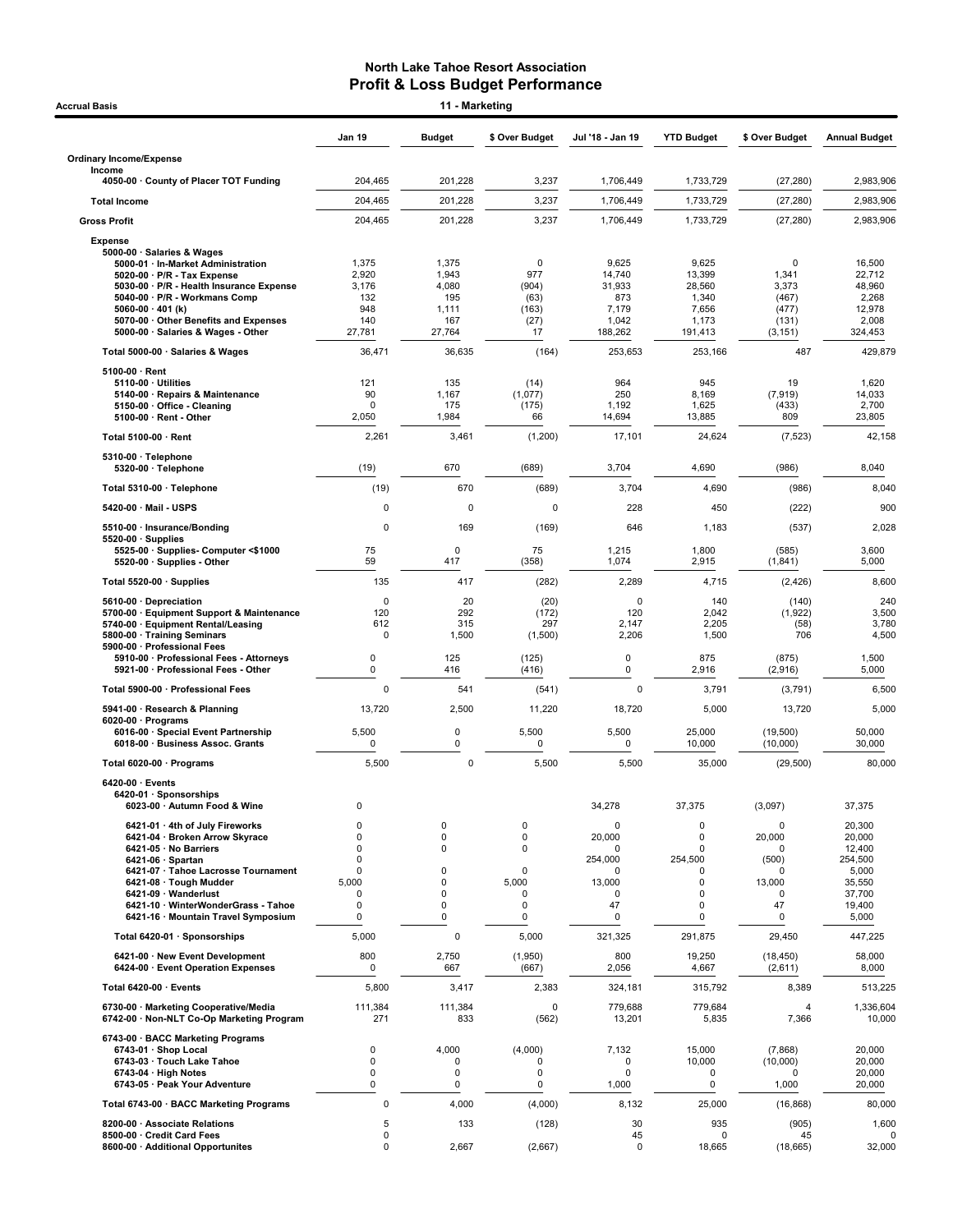Accrual Basis **11 - Marketing** 

|                                             | Jan 19    | <b>Budget</b> | \$ Over Budget | Jul '18 - Jan 19 | <b>YTD Budget</b> | \$ Over Budget | <b>Annual Budget</b> |
|---------------------------------------------|-----------|---------------|----------------|------------------|-------------------|----------------|----------------------|
| 8700-00 · Automobile Expenses               | 181       | 125           | 56             | 897              | 875               | 22             | 1,500                |
| 8750-00 · Meals/Meetings                    | 418       | 300           | 118            | 496              | 2,100             | (1,604)        | 3,600                |
| 8810-00 Dues & Subscriptions                | 203       | 292           | (89)           | 1,421            | 2,040             | (619)          | 3,500                |
| 8910-00 · Travel                            | 346       | 0             | 346            | 704              | 1,800             | (1,096)        | 5,500                |
| <b>Total Expense</b>                        | 177,408   | 169,671       | 7,737          | 1,435,110        | 1,491,232         | (56, 122)      | 2,582,654            |
| <b>Net Ordinary Income</b>                  | 27,057    | 31,557        | (4,500)        | 271,340          | 242,497           | 28,842         | 401,252              |
| <b>Other Income/Expense</b><br>Other Income |           |               |                |                  |                   |                |                      |
| 4700-00 · Revenues- Interest & Investment   | 23        |               |                | 146              |                   |                |                      |
| <b>Total Other Income</b>                   | 23        |               |                | 146              |                   |                |                      |
| <b>Other Expense</b>                        |           |               |                |                  |                   |                |                      |
| 8990-00 · Allocated                         | 30,135    | 31,557        | (1, 422)       | 218,019          | 242,497           | (24, 478)      | 401,252              |
| <b>Total Other Expense</b>                  | 30,135    | 31,557        | (1, 422)       | 218,019          | 242,497           | (24, 478)      | 401,252              |
| <b>Net Other Income</b>                     | (30, 111) | (31, 557)     | 1,446          | (217, 873)       | (242, 497)        | 24,624         | (401, 252)           |
| Net Income                                  | (3,055)   | 0             | (3,055)        | 53,466           | 0                 | 53,466         | 0                    |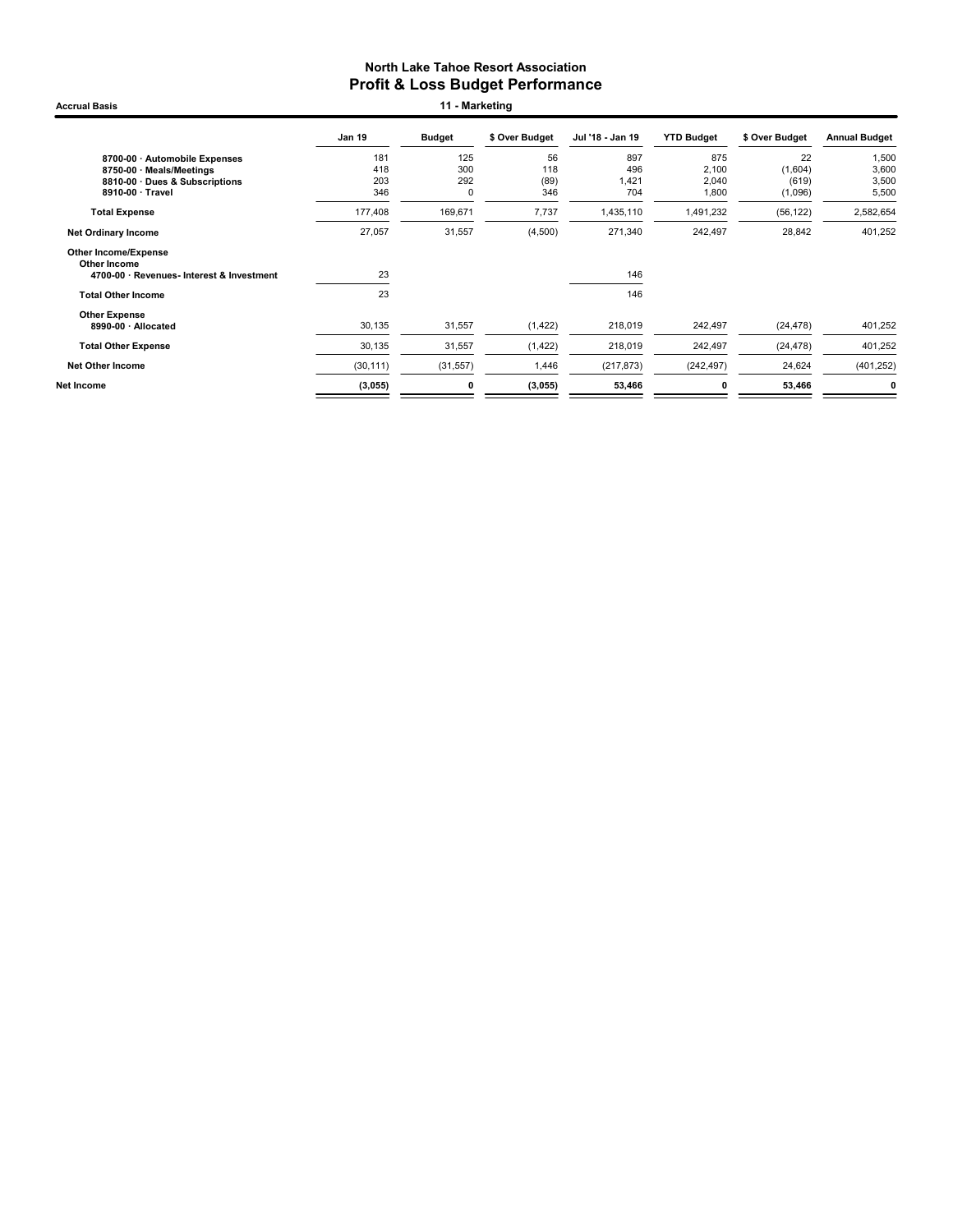| <b>Accrual Basis</b>                                             |                         | 30 - Conference |                |                  |                   |                |                      |
|------------------------------------------------------------------|-------------------------|-----------------|----------------|------------------|-------------------|----------------|----------------------|
|                                                                  | Jan 19                  | <b>Budget</b>   | \$ Over Budget | Jul '18 - Jan 19 | <b>YTD Budget</b> | \$ Over Budget | <b>Annual Budget</b> |
| <b>Ordinary Income/Expense</b>                                   |                         |                 |                |                  |                   |                |                      |
| Income                                                           |                         |                 |                |                  |                   |                |                      |
| 4050-00 · County of Placer TOT Funding                           | 29,101                  | 29,101          | $\Omega$       | 206,670          | 206,660           | 10             | 352,299              |
| 4205-00 · Conference Dues                                        | 367                     | 825             | (458)          | 4,996            | 5,775             | (779)          | 9,900                |
| 4600-00 · Commissions                                            |                         |                 |                |                  |                   |                |                      |
| 4601-00 Commissions - South Shore                                | 0<br>0                  | 1,667           | (1,667)        | 8,417            | 11,665            | (3, 248)       | 20,000               |
| 4600-00 Commissions - Other                                      |                         | 2,500           | (2,500)        | 30,537           | 17,500            | 13,037         | 30,000               |
| Total 4600-00 · Commissions                                      | 0                       | 4,167           | (4, 167)       | 38,954           | 29,165            | 9,789          | 50,000               |
| <b>Total Income</b>                                              | 29,468                  | 34,093          | (4,625)        | 250,620          | 241,600           | 9,020          | 412,199              |
| <b>Gross Profit</b>                                              | 29,468                  | 34,093          | (4,625)        | 250,620          | 241,600           | 9,020          | 412,199              |
| <b>Expense</b>                                                   |                         |                 |                |                  |                   |                |                      |
| 5000-00 · Salaries & Wages                                       |                         |                 |                |                  |                   |                |                      |
| 5010-00 · Sales Commissions                                      | 505                     | 633             | (128)          | 12.841           | 4.435             | 8.406          | 7.600                |
| 5020-00 · P/R - Tax Expense                                      | 1,876                   | 1,165           | 711            | 8,993            | 8,152             | 841            | 13,977               |
| 5030-00 · P/R - Health Insurance Expense                         | 1,404                   | 1,633           | (229)          | 12,025           | 11,425            | 600            | 19,590               |
| 5040-00 · P/R - Workmans Comp                                    | 92                      | 172             | (80)           | 550              | 1,205             | (655)          | 2,065                |
| 5060-00 $\cdot$ 401 (k)<br>5070-00 · Other Benefits and Expenses | 666<br>42               | 555<br>84       | 111<br>(42)    | 4,297<br>294     | 3,882<br>584      | 415<br>(290)   | 6,657<br>1,004       |
| 5000-00 · Salaries & Wages - Other                               | 12,758                  | 13,236          | (478)          | 85,456           | 92,647            | (7, 191)       | 158,827              |
|                                                                  |                         |                 |                |                  |                   |                |                      |
| Total 5000-00 · Salaries & Wages                                 | 17,342                  | 17,478          | (136)          | 124,456          | 122,330           | 2,126          | 209,720              |
| $5100-00 \cdot$ Rent                                             |                         |                 |                |                  |                   |                |                      |
| 5110-00 · Utilities                                              | 55                      | 70              | (15)           | 467              | 490               | (23)           | 840                  |
| 5140-00 · Repairs & Maintenance<br>5150-00 Office - Cleaning     | 44<br>$\mathbf 0$       | 43<br>102       | (102)          | 124<br>596       | 302<br>713        | (178)<br>(117) | 517<br>1,223         |
| 5100-00 · Rent - Other                                           | 1,025                   | 953             | 72             | 7,175            | 6,668             | 507            | 11,433               |
|                                                                  |                         |                 |                |                  |                   |                |                      |
| Total 5100-00 · Rent                                             | 1,124                   | 1,168           | (44)           | 8,362            | 8,173             | 189            | 14,013               |
| 5310-00 · Telephone<br>5320-00 · Telephone                       | 34                      | 206             | (172)          | 1,397            | 1,442             | (45)           | 2,472                |
| Total 5310-00 · Telephone                                        | 34                      | 206             | (172)          | 1,397            | 1,442             | (45)           | 2,472                |
| 5420-00 · Mail - USPS                                            | $\Omega$                | 42              | (42)           | 81               | 290               | (209)          | 500                  |
| 5510-00 · Insurance/Bonding                                      | $\Omega$                | 115             | (115)          | 213              | 802               | (589)          | 1,377                |
| $5520-00 \cdot$ Supplies                                         |                         |                 |                |                  |                   |                |                      |
| 5525-00 · Supplies- Computer <\$1000                             | 30                      |                 |                | 212              | $\mathbf 0$       | 212            | 0                    |
| 5520-00 · Supplies - Other                                       | 29                      | 52              | (23)           | 486              | 358               | 128            | 618                  |
| Total 5520-00 · Supplies                                         | 59                      | 52              | $\overline{7}$ | 698              | 358               | 340            | 618                  |
| 5610-00 · Depreciation                                           | $\mathbf 0$             | 8               | (8)            | $\mathbf 0$      | 54                | (54)           | 94                   |
| 5700-00 · Equipment Support & Maintenance                        | 120                     | 140             | (20)           | 120              | 985               | (865)          | 1,685                |
| 5710-00 · Taxes, Licenses & Fees                                 | $\Omega$                | 8               | (8)            | $\Omega$         | 56                | (56)           | 96                   |
| 5740-00 · Equipment Rental/Leasing                               | 272                     | 155             | 117            | 940              | 1,081             | (141)          | 1,856                |
| 6730-00 · Marketing Cooperative/Media                            | 10,268                  | 10,268          | $\mathbf 0$    | 71,879           | 71,879            | 0              | 123,219              |
| 8200-00 · Associate Relations                                    | $\mathbf 0$<br>$\Omega$ | 25              | (25)           | 0<br>$\Omega$    | 175               | (175)          | 300                  |
| 8810-00 · Dues & Subscriptions<br>8920-00 · Bad Debt             | 0                       | 83              | (83)           | 733              | 585               | (585)          | 1,000                |
|                                                                  |                         |                 |                |                  |                   |                |                      |
| <b>Total Expense</b>                                             | 29,219                  | 29,748          | (529)          | 208,880          | 208,210           | 670            | 356,950              |
| <b>Net Ordinary Income</b>                                       | 248                     | 4,345           | (4,097)        | 41,740           | 33,390            | 8,350          | 55,249               |
| Other Income/Expense                                             |                         |                 |                |                  |                   |                |                      |
| <b>Other Expense</b>                                             |                         |                 |                |                  |                   |                |                      |
| 8990-00 · Allocated                                              | 4,149                   | 4,345           | (196)          | 30,019           | 33,390            | (3, 370)       | 55,249               |
| <b>Total Other Expense</b>                                       | 4,149                   | 4,345           | (196)          | 30,019           | 33,390            | (3, 370)       | 55,249               |
| <b>Net Other Income</b>                                          | (4, 149)                | (4, 345)        | 196            | (30, 019)        | (33, 390)         | 3,370          | (55, 249)            |
| Net Income                                                       | (3,901)                 | $\mathbf 0$     | (3,901)        | 11,721           | $\mathbf{0}$      | 11,721         | $\mathbf 0$          |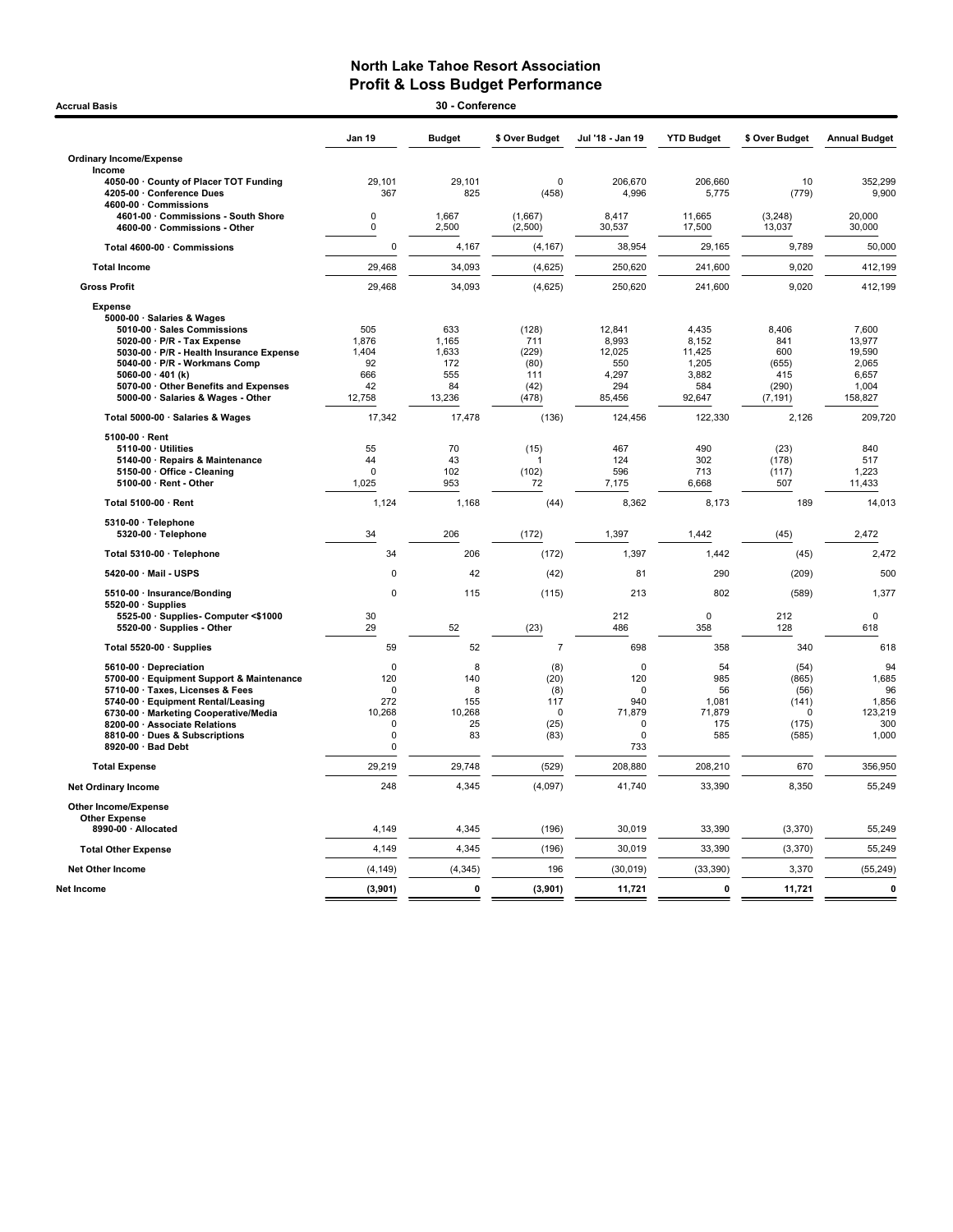Accrual Basis 42 - Visitor Center

|                                                                                                                                                                                                                                                                                                             | <b>Jan 19</b>                                                                    | <b>Budget</b>                                 | \$ Over Budget                                 | Jul '18 - Jan 19                                                    | <b>YTD Budget</b>                                                       | \$ Over Budget                                                                   | <b>Annual Budget</b>                                                   |
|-------------------------------------------------------------------------------------------------------------------------------------------------------------------------------------------------------------------------------------------------------------------------------------------------------------|----------------------------------------------------------------------------------|-----------------------------------------------|------------------------------------------------|---------------------------------------------------------------------|-------------------------------------------------------------------------|----------------------------------------------------------------------------------|------------------------------------------------------------------------|
| <b>Ordinary Income/Expense</b>                                                                                                                                                                                                                                                                              |                                                                                  |                                               |                                                |                                                                     |                                                                         |                                                                                  |                                                                        |
| Income<br>4050-00 County of Placer TOT Funding<br>46000 · Merchandise Sales                                                                                                                                                                                                                                 | 34,629                                                                           | 37,962                                        | (3, 333)                                       | 247,194                                                             | 261,509                                                                 | (14, 316)                                                                        | 448,844                                                                |
| 4502-00 · Non-Retail VIC income<br>46000 · Merchandise Sales - Other                                                                                                                                                                                                                                        | 158<br>3,421                                                                     | 500<br>4,000                                  | (342)<br>(579)                                 | 2,959<br>69,232                                                     | 7,000<br>55,100                                                         | (4,041)<br>14,132                                                                | 9,500<br>95,000                                                        |
| Total 46000 · Merchandise Sales                                                                                                                                                                                                                                                                             | 3,579                                                                            | 4,500                                         | (921)                                          | 72,191                                                              | 62,100                                                                  | 10,091                                                                           | 104,500                                                                |
| <b>Total Income</b>                                                                                                                                                                                                                                                                                         | 38,208                                                                           | 42.462                                        | (4, 254)                                       | 319.385                                                             | 323.609                                                                 | (4, 225)                                                                         | 553.344                                                                |
| <b>Gross Profit</b>                                                                                                                                                                                                                                                                                         | 38,208                                                                           | 42,462                                        | (4, 254)                                       | 319,385                                                             | 323,609                                                                 | (4, 225)                                                                         | 553,344                                                                |
| <b>Expense</b><br>5000-00 · Salaries & Wages<br>5020-00 · P/R - Tax Expense<br>5030-00 · P/R - Health Insurance Expense<br>5040-00 · P/R - Workmans Comp<br>5060-00 $\cdot$ 401 (k)<br>5070-00 Other Benefits and Expenses<br>5000-00 · Salaries & Wages - Other                                            | 1,562<br>945<br>325<br>483<br>45<br>13,155                                       | 1,208<br>1,806<br>403<br>537<br>102<br>13,425 | 354<br>(861)<br>(78)<br>(54)<br>(57)<br>(270)  | 9,857<br>9,254<br>2,190<br>3,846<br>596<br>105,113                  | 10,807<br>12,642<br>3,103<br>4,139<br>715<br>103,478                    | (950)<br>(3, 388)<br>(913)<br>(293)<br>(119)<br>1,635                            | 17,550<br>21,672<br>5,193<br>6,924<br>1,225<br>173,103                 |
| Total 5000-00 · Salaries & Wages                                                                                                                                                                                                                                                                            | 16,516                                                                           | 17,481                                        | (965)                                          | 130,857                                                             | 134,884                                                                 | (4,027)                                                                          | 225,667                                                                |
| 5100-00 · Rent<br>5110-00 · Utilities<br>5140-00 · Repairs & Maintenance<br>5150-00 · Office - Cleaning<br>5100-00 · Rent - Other                                                                                                                                                                           | 308<br>1,149<br>$\Omega$<br>6,663                                                | 800<br>2,292<br>237<br>7,025                  | (492)<br>(1, 143)<br>(237)<br>(363)            | 3,861<br>1,715<br>298<br>46,638                                     | 4,400<br>16,040<br>1,662<br>49,172                                      | (539)<br>(14, 325)<br>(1, 364)<br>(2, 535)                                       | 7,650<br>27,500<br>2,847<br>84,297                                     |
| Total 5100-00 · Rent                                                                                                                                                                                                                                                                                        | 8,119                                                                            | 10,354                                        | (2, 235)                                       | 52,511                                                              | 71,274                                                                  | (18, 763)                                                                        | 122,294                                                                |
| 5310-00 · Telephone<br>5320-00 · Telephone<br>5310-00 · Telephone - Other                                                                                                                                                                                                                                   | (251)<br>$\pmb{0}$                                                               | 461                                           | (461)                                          | 4,265<br>0                                                          | $\mathbf 0$<br>3,230                                                    | 4,265<br>(3, 230)                                                                | $\mathbf 0$<br>5,535                                                   |
| Total 5310-00 · Telephone                                                                                                                                                                                                                                                                                   | (251)                                                                            | 461                                           | (712)                                          | 4,265                                                               | 3,230                                                                   | 1,035                                                                            | 5,535                                                                  |
| 5420-00 · Mail - USPS<br>5480-00 · Mail - Fed Ex<br>5420-00 · Mail - USPS - Other                                                                                                                                                                                                                           | $\pmb{0}$<br>$\pmb{0}$                                                           | 145                                           | (145)                                          | 54<br>346                                                           | $\Omega$<br>1,019                                                       | 54<br>(673)                                                                      | $\mathbf 0$<br>1,744                                                   |
| Total 5420-00 · Mail - USPS                                                                                                                                                                                                                                                                                 | 0                                                                                | 145                                           | (145)                                          | 400                                                                 | 1,019                                                                   | (620)                                                                            | 1,744                                                                  |
| 5510-00 · Insurance/Bonding                                                                                                                                                                                                                                                                                 | 0                                                                                | 146                                           | (146)                                          | 1,132                                                               | 1,023                                                                   | 109                                                                              | 1,753                                                                  |
| 5520-00 · Supplies<br>5525-00 · Supplies- Computer <\$1000<br>5520-00 · Supplies - Other                                                                                                                                                                                                                    | 12<br>516                                                                        | 125<br>473                                    | (113)<br>43                                    | 318<br>3,444                                                        | 875<br>4,010                                                            | (557)<br>(566)                                                                   | 1,500<br>7,375                                                         |
| Total 5520-00 · Supplies                                                                                                                                                                                                                                                                                    | 528                                                                              | 598                                           | (70)                                           | 3,762                                                               | 4,885                                                                   | (1, 123)                                                                         | 8.875                                                                  |
| 5610-00 · Depreciation<br>5700-00 · Equipment Support & Maintenance<br>5710-00 · Taxes, Licenses & Fees<br>5740-00 · Equipment Rental/Leasing<br>5800-00 · Training Seminars<br>5850-00 Artist of Month - Commissions<br>6740-00 · Media/Collateral/Production<br>6742-00 · Non-NLT Co-Op Marketing Program | 118<br>280<br>$\mathbf 0$<br>483<br>$\mathbf 0$<br>$\Omega$<br>$\Omega$<br>7,200 | 87<br>300<br>429<br>0<br>458<br>3,483         | 31<br>(20)<br>54<br>$\Omega$<br>(458)<br>3,717 | 826<br>280<br>$\mathsf 0$<br>1,913<br>66<br>1,894<br>1,278<br>9.000 | 614<br>2,100<br>155<br>3,005<br>3,550<br>3,210<br>$\mathbf 0$<br>24,385 | 212<br>(1,820)<br>(155)<br>(1,092)<br>(3, 484)<br>(1, 316)<br>1,278<br>(15, 385) | 1,049<br>3,600<br>155<br>5,150<br>5,000<br>5,500<br>$\Omega$<br>41,800 |
| 8100-00 · Cost of Goods Sold<br>51100 · Freight and Shipping Costs<br>52500 · Purchase Discounts<br>59900 · POS Inventory Adjustments<br>8100-00 · Cost of Goods Sold - Other                                                                                                                               | 15<br>$^{\circ}$<br>2,058                                                        | 2,100                                         | (42)                                           | 877<br>(40)<br>36<br>36,529                                         | $\mathbf 0$<br>0<br>$\Omega$<br>28,926                                  | 877<br>(40)<br>36<br>7,603                                                       | $\mathbf 0$<br>$\pmb{0}$<br>$\mathbf 0$<br>49,875                      |
| Total 8100-00 · Cost of Goods Sold                                                                                                                                                                                                                                                                          | 2,073                                                                            | 2,100                                         | (27)                                           | 37,402                                                              | 28,926                                                                  | 8,476                                                                            | 49,875                                                                 |
| 8200-00 · Associate Relations<br>8500-00 · Credit Card Fees<br>8700-00 · Automobile Expenses<br>8750-00 · Meals/Meetings<br>8810-00 · Dues & Subscriptions<br>8910-00 · Travel                                                                                                                              | 75<br>238<br>24<br>$\sqrt{5}$<br>$\Omega$<br>$\Omega$                            | 58<br>158<br>45<br>67<br>167<br>0             | 17<br>80<br>(21)<br>(62)<br>(167)<br>$\Omega$  | 75<br>2,154<br>481<br>84<br>48<br>$\Omega$                          | 410<br>2,173<br>505<br>465<br>1,165<br>100                              | (335)<br>(19)<br>(24)<br>(381)<br>(1, 117)<br>(100)                              | 700<br>3,658<br>750<br>800<br>2,000<br>1,100                           |
| <b>Total Expense</b>                                                                                                                                                                                                                                                                                        | 35,407                                                                           | 36,537                                        | (1, 130)                                       | 248,429                                                             | 287,078                                                                 | (38, 649)                                                                        | 487,005                                                                |
| <b>Net Ordinary Income</b>                                                                                                                                                                                                                                                                                  | 2,801                                                                            | 5,925                                         | (3, 125)                                       | 70,956                                                              | 36,531                                                                  | 34,425                                                                           | 66,339                                                                 |
| <b>Other Income/Expense</b><br><b>Other Expense</b>                                                                                                                                                                                                                                                         |                                                                                  |                                               |                                                |                                                                     |                                                                         |                                                                                  |                                                                        |
| 8990-00 · Allocated                                                                                                                                                                                                                                                                                         | 5,658                                                                            | 5,925                                         | (267)                                          | 40,935                                                              | 45,531                                                                  | (4,596)                                                                          | 75,339                                                                 |
| <b>Total Other Expense</b>                                                                                                                                                                                                                                                                                  | 5,658                                                                            | 5,925                                         | (267)                                          | 40,935                                                              | 45,531                                                                  | (4,596)                                                                          | 75,339                                                                 |
| <b>Net Other Income</b>                                                                                                                                                                                                                                                                                     | (5,658)                                                                          | (5,925)                                       | 267                                            | (40, 935)                                                           | (45, 531)                                                               | 4.596                                                                            | (75, 339)                                                              |
| Net Income                                                                                                                                                                                                                                                                                                  | (2, 858)                                                                         | $\mathbf 0$                                   | (2, 858)                                       | 30.021                                                              | (9,000)                                                                 | 39.021                                                                           | (9,000)                                                                |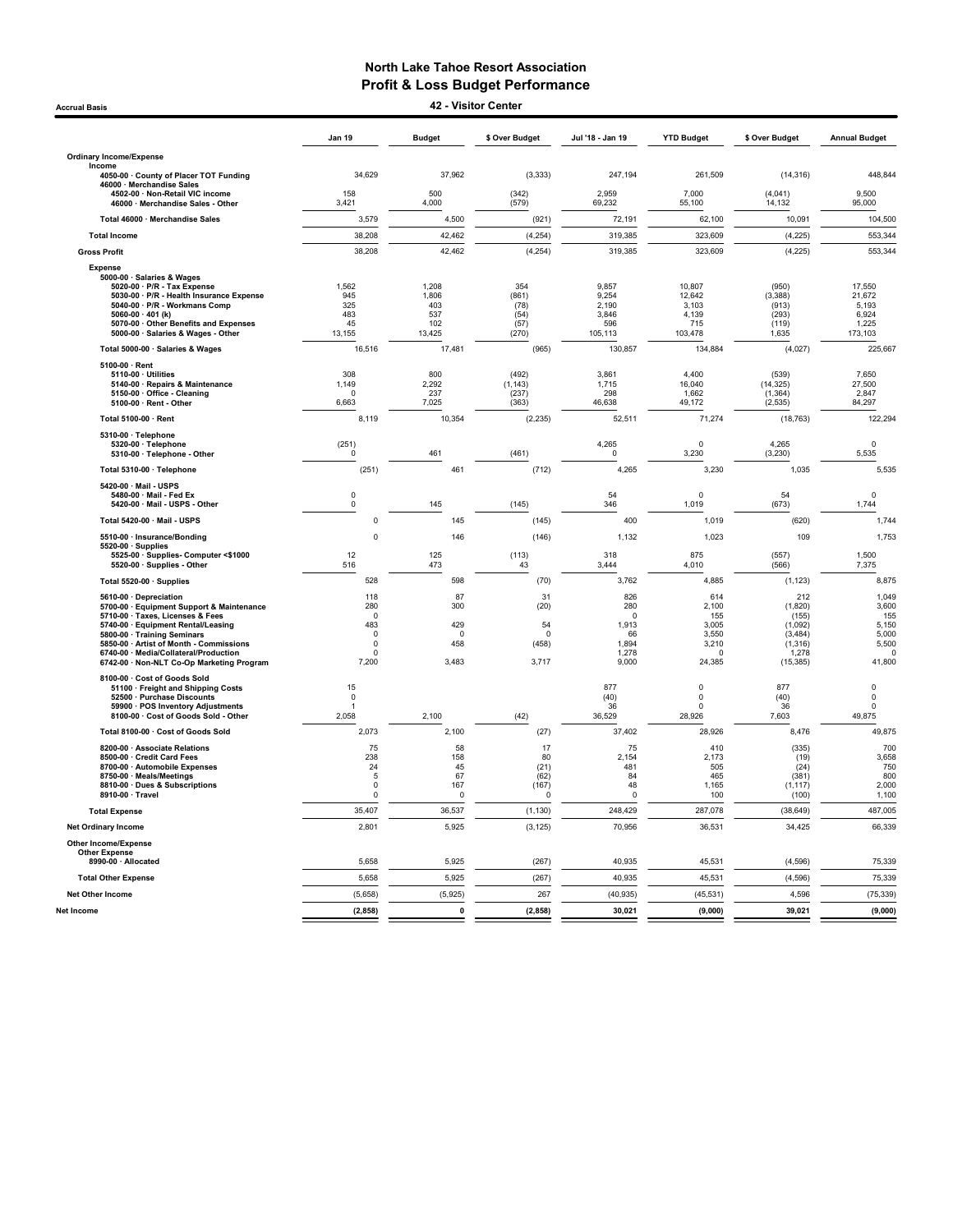|                                                                                                                                             | Jan 19                                             | <b>Budget</b>             | \$ Over Bu                   | Jul '18 - Ja         | <b>YTD Budget</b>           | \$ Over Bu          | Annual Bu                                 |
|---------------------------------------------------------------------------------------------------------------------------------------------|----------------------------------------------------|---------------------------|------------------------------|----------------------|-----------------------------|---------------------|-------------------------------------------|
| <b>Ordinary Income/Expense</b>                                                                                                              |                                                    |                           |                              |                      |                             |                     |                                           |
| Income<br>4050-00 · County of Placer TOT Funding                                                                                            | 718                                                | 718                       | 0                            | 5,036                | 5,085                       | (49)                | 8,677                                     |
| <b>Total Income</b>                                                                                                                         | 718                                                | 718                       | 0                            | 5,036                | 5,085                       | (49)                | 8,677                                     |
| <b>Gross Profit</b>                                                                                                                         | 718                                                | 718                       | 0                            | 5,036                | 5,085                       | (49)                | 8,677                                     |
| <b>Expense</b><br>5000-00 · Salaries & Wages<br>5020-00 · P/R - Tax Expense                                                                 | $\mathbf 0$                                        | 33                        | (33)                         | (152)                | 234                         | (386)               | 401                                       |
| 5030-00 · P/R - Health Insurance Expense<br>5040-00 · P/R - Workmans Comp<br>5060-00 $\cdot$ 401 (k)<br>5070-00 Other Benefits and Expenses | $6\phantom{1}$<br>$\overline{2}$<br>22<br>$\Omega$ | $\overline{4}$<br>4<br>23 | $\overline{2}$<br>(2)<br>(1) | 45<br>47<br>192<br>2 | 25<br>28<br>159<br>$\Omega$ | 21<br>19<br>33<br>2 | 42<br>48<br>272<br>$\Omega$               |
| 5000-00 · Salaries & Wages - Other                                                                                                          | 709                                                | 567                       | 143                          | 5,069                | 3,966                       | 1,104               | 6,798                                     |
| Total 5000-00 · Salaries & Wages                                                                                                            | 740                                                | 630                       | 109                          | 5,204                | 4,411                       | 794                 | 7,561                                     |
| $5100-00 \cdot$ Rent<br>5110-00 · Utilities<br>5140-00 · Repairs & Maintenance<br>5150-00 Office - Cleaning<br>5100-00 · Rent - Other       | 3<br>$\mathbf 0$<br>$\Omega$<br>72                 |                           |                              | 36<br>6<br>42<br>502 | 0                           | 502                 | 0                                         |
| Total 5100-00 · Rent                                                                                                                        | 75                                                 |                           |                              | 586                  | $\mathbf 0$                 | 586                 | $\mathbf 0$                               |
| 5310-00 · Telephone<br>5320-00 · Telephone                                                                                                  | (15)                                               |                           |                              | 230                  |                             |                     |                                           |
| Total 5310-00 · Telephone                                                                                                                   | (15)                                               |                           |                              | 230                  | $\mathbf 0$                 | 230                 | 0                                         |
| 5420-00 · Mail - USPS                                                                                                                       | $\mathbf 0$                                        |                           |                              | 19                   | $\mathbf 0$                 | 19                  | $\mathbf 0$                               |
| 5510-00 · Insurance/Bonding<br>$5520-00 \cdot$ Supplies                                                                                     | $\Omega$                                           |                           |                              | 64                   | $\mathbf 0$                 | 64                  | 0                                         |
| 5525-00 · Supplies- Computer <\$1000<br>5520-00 · Supplies - Other                                                                          | 0<br>$\mathbf{1}$                                  |                           |                              | 71<br>17             | 0                           | 17                  | 0                                         |
| Total 5520-00 · Supplies                                                                                                                    | 1                                                  |                           |                              | 88                   | $\mathbf 0$                 | 88                  | $\mathbf 0$                               |
| 5740-00 · Equipment Rental/Leasing<br>8700-00 · Automobile Expenses<br>8750-00 · Meals/Meetings                                             | 34<br>0<br>$\pmb{0}$                               |                           |                              | 217<br>26<br>3       | 0<br>0<br>0                 | 217<br>26<br>3      | $\mathbf 0$<br>$\mathbf 0$<br>$\mathbf 0$ |
| <b>Total Expense</b>                                                                                                                        | 834                                                | 630                       | 204                          | 6,436                | 4,411                       | 2,026               | 7,561                                     |
| <b>Net Ordinary Income</b>                                                                                                                  | (116)                                              | 88                        | (204)                        | (1,400)              | 675                         | (2,075)             | 1,116                                     |
| Other Income/Expense<br><b>Other Expense</b>                                                                                                |                                                    |                           |                              |                      |                             |                     |                                           |
| 8990-00 · Allocated                                                                                                                         | 84                                                 | 88                        | (4)                          | 606                  | 675                         | (68)                | 1,116                                     |
| <b>Total Other Expense</b>                                                                                                                  | 84                                                 | 88                        | (4)                          | 606                  | 675                         | (68)                | 1,116                                     |
| <b>Net Other Income</b>                                                                                                                     | (84)                                               | (88)                      | $\overline{4}$               | (606)                | (675)                       | 68                  | (1, 116)                                  |
| Net Income                                                                                                                                  | (200)                                              | $\mathbf 0$               | (200)                        | (2,007)              | 0                           | (2,007)             | $\mathbf 0$                               |

**Accrual Basis**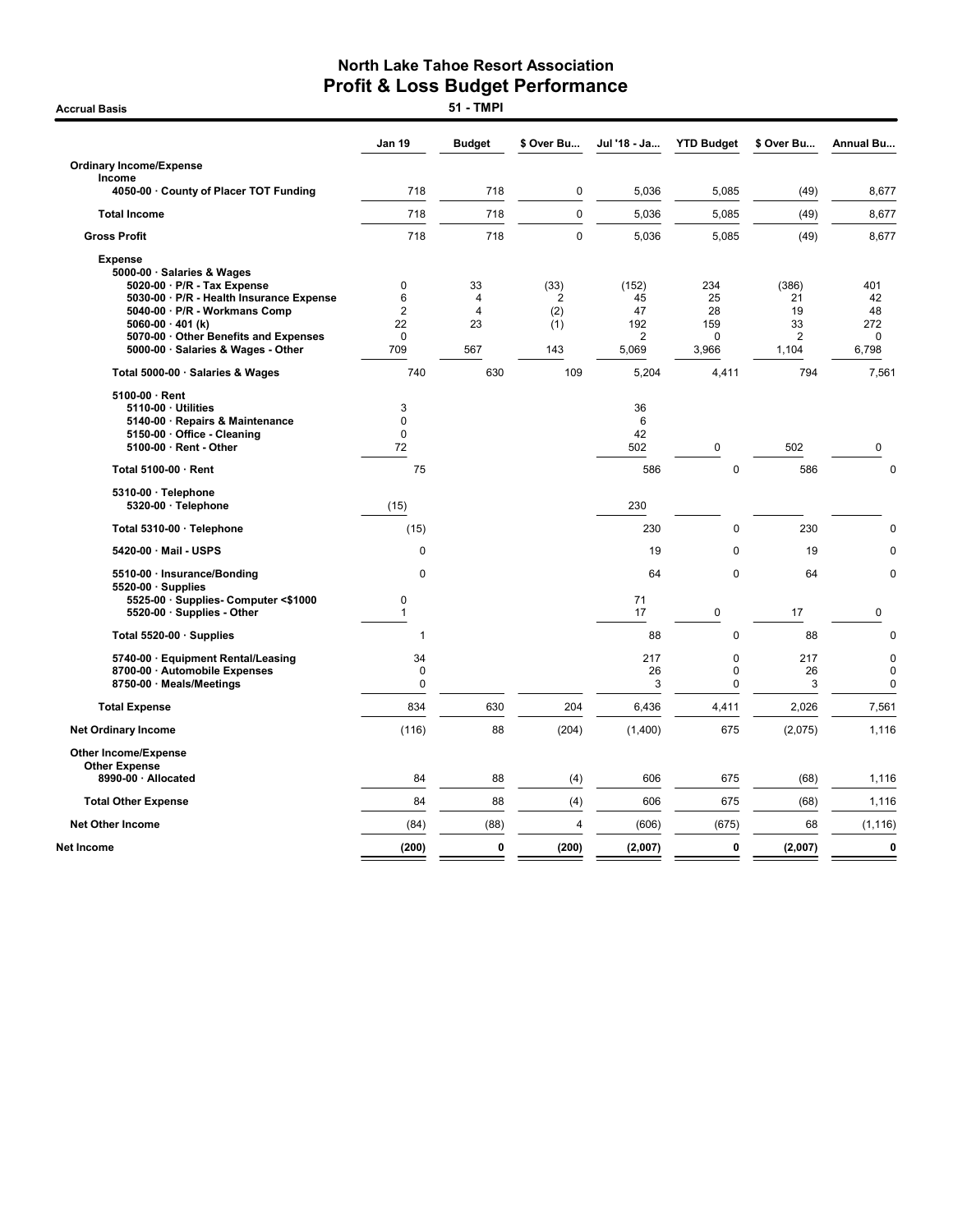| <b>Accrual Basis</b>                                                                                          | 60 - Membership   |                       |                    |                  |                   |                |                      |
|---------------------------------------------------------------------------------------------------------------|-------------------|-----------------------|--------------------|------------------|-------------------|----------------|----------------------|
|                                                                                                               | Jan 19            | <b>Budget</b>         | \$ Over Budget     | Jul '18 - Jan 19 | <b>YTD Budget</b> | \$ Over Budget | <b>Annual Budget</b> |
| <b>Ordinary Income/Expense</b>                                                                                |                   |                       |                    |                  |                   |                |                      |
| Income<br>4200-00 · Membership Dues<br>4250-00 · Revenues-Membership Activities<br>4250-01 · Community Awards | 11,312            | 10,750                | 562                | 77,813           | 74,350            | 3,463          | 128,000              |
| 4250-04 · Silent Auction                                                                                      | 0                 | 0                     | 0                  | 0                | 0                 | 0              | 19,000               |
| 4250-05 · Sponsorships<br>4250-01 Community Awards - Other                                                    | 0<br>0            | 0<br>0                | 0<br>0             | 0<br>0           | 0<br>$\mathbf 0$  | 0<br>0         | 13,000<br>18,000     |
| Total 4250-01 · Community Awards                                                                              | 0                 | 0                     | 0                  | $\pmb{0}$        | $\mathbf 0$       | 0              | 50,000               |
| 4250-02 · Chamber Events                                                                                      | 0                 | 208                   | (208)              | 1,684            | 1,460             | 224            | 2,500                |
| 4250-03 · Summer/Winter Rec Luncheon<br>4251-00 · Tues AM Breakfast Club                                      | 0                 | 0                     | 0                  | 2,622            | 4,000             | (1, 378)       | 8,000                |
| 4251-01 · Tues AM Breakfast Club Sponsors<br>4251-00 · Tues AM Breakfast Club - Other                         | 2,000<br>445      | 250<br>580            | 1,750<br>(135)     | 2,000<br>3,641   | 1,550<br>4,060    | 450<br>(419)   | 3,050<br>6,960       |
| Total 4251-00 · Tues AM Breakfast Club                                                                        | 2,445             | 830                   | 1,615              | 5,641            | 5,610             | 31             | 10,010               |
| 4250-00 · Revenues-Membership Activities - Other                                                              | 53                |                       |                    | 3,733            | 0                 | 3,733          | $\mathbf 0$          |
| Total 4250-00 · Revenues-Membership Activities                                                                | 2,498             | 1,038                 | 1,460              | 13,680           | 11,070            | 2,610          | 70,510               |
| 4252-00 · Sponsorships                                                                                        | 0                 |                       |                    | 600              | $\mathbf 0$       | 600            |                      |
| 4253-00 · Revenue- Other                                                                                      | 0                 |                       |                    | 6                |                   |                |                      |
| <b>Total Income</b>                                                                                           | 13,810            | 11,788                | 2,022              | 92,099           | 85,420            | 6,679          | 198.510              |
| <b>Gross Profit</b>                                                                                           | 13,810            | 11,788                | 2,022              | 92,099           | 85,420            | 6,679          | 198,510              |
| <b>Expense</b><br>5000-00 · Salaries & Wages                                                                  |                   |                       |                    |                  |                   |                |                      |
| 5000-01 · In-Market Administration<br>5020-00 · P/R - Tax Expense                                             | (1, 375)<br>695   | (1, 375)<br>547       | $\mathbf 0$<br>148 | (9,625)<br>3,220 | (9,625)<br>3,831  | 0<br>(611)     | (16, 500)<br>6,566   |
| 5030-00 · P/R - Health Insurance Expense                                                                      | 439               | 888                   | (449)              | 6,244            | 6,216             | 28             | 10,656               |
| 5040-00 · P/R - Workmans Comp<br>5060-00 $\cdot$ 401 (k)                                                      | 29<br>293         | $\overline{7}$<br>262 | 22<br>31           | 260<br>1,628     | 52<br>1,835       | 208<br>(207)   | 87<br>3,145          |
| 5070-00 Other Benefits and Expenses<br>5000-00 · Salaries & Wages - Other                                     | 8<br>7,183        | 66<br>6,553           | (58)<br>630        | 112<br>48,624    | 462<br>45,871     | (350)<br>2,753 | 792<br>78,636        |
| Total 5000-00 · Salaries & Wages                                                                              | 7,273             | 6,948                 | 325                | 50,464           | 48,642            | 1,822          | 83,382               |
| $5100-00 \cdot$ Rent                                                                                          |                   |                       |                    |                  |                   |                |                      |
| $5110-00 \cdot$ Utilities                                                                                     | 32                | 50                    | (18)               | 161              | 355               | (194)          | 605                  |
| 5140-00 · Repairs & Maintenance<br>5150-00 · Office - Cleaning                                                | 21<br>$\mathbf 0$ | 25<br>78              | (4)<br>(78)        | 43<br>164        | 175<br>664        | (132)<br>(500) | 300<br>1,177         |
| 5100-00 · Rent - Other                                                                                        | 282               | 819                   | (537)              | 2,318            | 5,731             | (3, 413)       | 9,826                |
| Total 5100-00 · Rent                                                                                          | 335               | 972                   | (637)              | 2,685            | 6,925             | (4,240)        | 11,908               |
| 5310-00 · Telephone<br>5320-00 · Telephone                                                                    | (37)              | 253                   | (290)              | 1,044            | 1,771             | (727)          | 3,036                |
| Total 5310-00 · Telephone                                                                                     | (37)              | 253                   | (290)              | 1,044            | 1,771             | (727)          | 3,036                |
| 5420-00 Mail - USPS                                                                                           | 0                 | 50                    | (50)               | 80               | 350               | (270)          | 1,000                |
| 5510-00 · Insurance/Bonding                                                                                   | $\Omega$          | 55                    | (55)               | 242              | 500               | (258)          | 775                  |
| $5520-00 \cdot$ Supplies<br>5525-00 · Supplies- Computer <\$1000                                              | 43                |                       |                    | 599              | 500               | 99             | 500                  |
| 5520-00 · Supplies - Other                                                                                    | 84                | 83                    | $\mathbf{1}$       | 275              | 585               | (310)          | 1,000                |
| Total 5520-00 · Supplies                                                                                      | 127               | 83                    | 44                 | 874              | 1,085             | (211)          | 1,500                |
| 5610-00 Depreciation<br>5700-00 · Equipment Support & Maintenance                                             | 0<br>0            | 8<br>56               | (8)<br>(56)        | 0<br>$\mathbf 0$ | 56<br>392         | (56)<br>(392)  | 96<br>672            |
| 5710-00 · Taxes, Licenses & Fees                                                                              | 0                 | 0                     | 0                  | $\mathbf 0$      | 100               | (100)          | 200                  |
| 5740-00 · Equipment Rental/Leasing<br>5800-00 · Training Seminars                                             | 346<br>1,137      | 250<br>0              | 96<br>1,137        | 1,252<br>2,032   | 1,740<br>1,700    | (488)<br>332   | 2,990<br>1,950       |
| 5900-00 · Professional Fees<br>5921-00 · Professional Fees - Other                                            | 0                 | 0                     | 0                  | 0                | 750               | (750)          | 1,500                |
| Total 5900-00 · Professional Fees                                                                             | 0                 | 0                     | 0                  | $\mathbf 0$      | 750               | (750)          | 1,500                |
| 6420-00 · Events                                                                                              |                   |                       |                    |                  |                   |                |                      |
| 6422-00 · Event Media                                                                                         | 0                 |                       |                    | (300)            |                   |                |                      |
| 6424-00 · Event Operation Expenses                                                                            | 0                 |                       |                    | 458              |                   |                |                      |
| Total 6420-00 · Events                                                                                        | 0                 |                       |                    | 158              |                   |                |                      |
| 6423-00 · Membership Activities<br>6434-00 Community Awards Dinner                                            | 0                 | 0                     | 0                  | $\mathbf 0$      | $\mathbf 0$       | 0              | 27,500               |
| 6436-00 · Membership - Wnt/Sum Rec Lunch                                                                      | 0                 | 0                     | 0                  | 3,469            | 2,500             | 969            | 5,000                |
| 6437-00 · Tuesday Morning Breakfast Club<br>6441-00 Membership - Miscellaneous Exp                            | 419<br>0          | 650                   | (232)              | 2,550<br>60      | 3,900             | (1,350)        | 7,150                |
| 6442-00 · Public Relations/Website<br>6423-00 · Membership Activities - Other                                 | 115<br>931        | 344                   | (229)              | 7,640<br>5,492   | 3,908<br>0        | 3,732<br>5,492 | 5,628<br>0           |
| Total 6423-00 · Membership Activities                                                                         | 1,464             | 994                   | 470                | 19,211           | 10,308            | 8,903          | 45,278               |
| 8100-00 · Cost of Goods Sold                                                                                  | 0                 |                       |                    | 707              |                   |                |                      |
| 8200-00 · Associate Relations                                                                                 | 0                 | 67                    | (67)               | $\pmb{0}$        | 465               | (465)          | 800                  |
|                                                                                                               |                   |                       |                    |                  |                   |                |                      |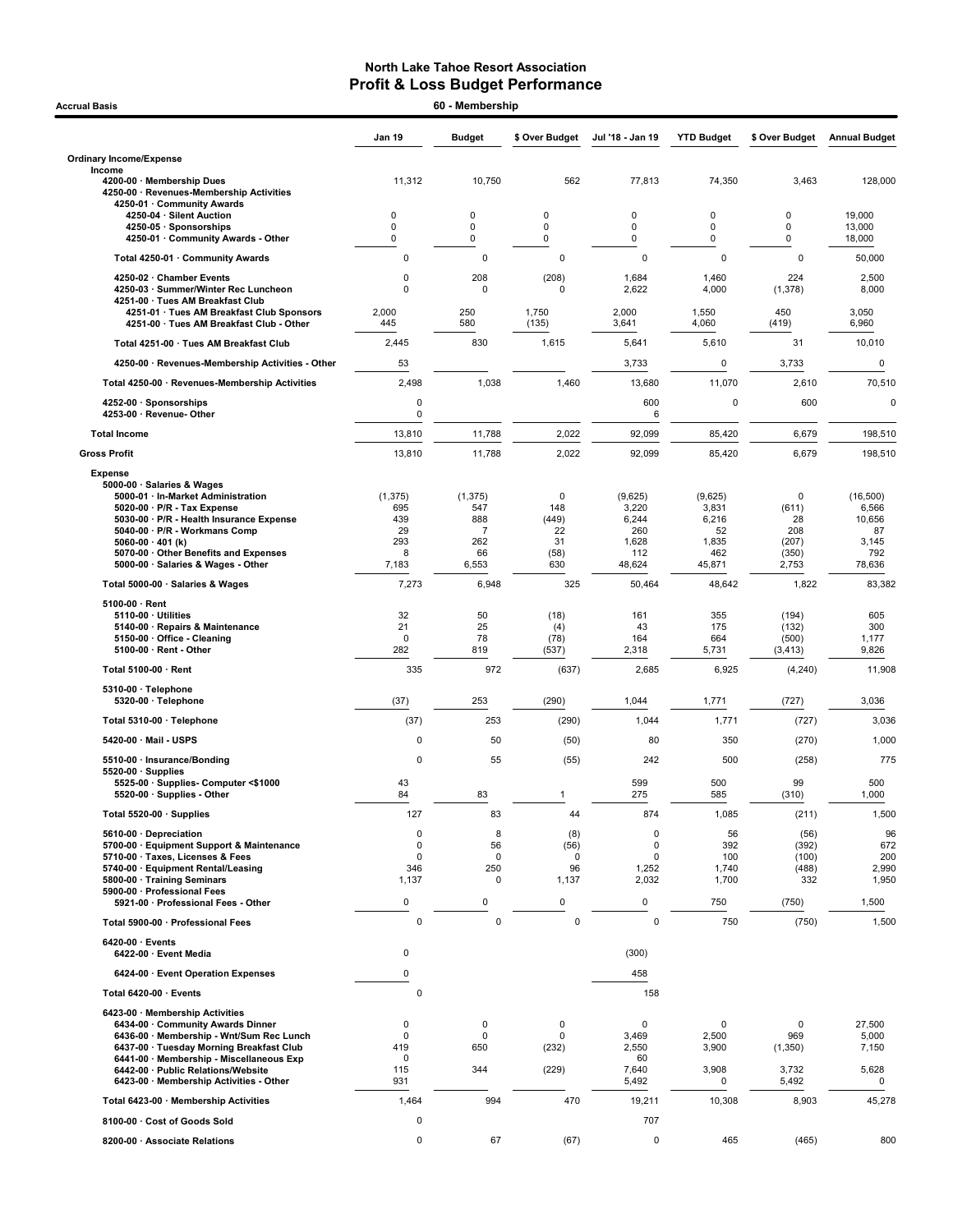Jan 19 Budget \$ Over Budget Jul '18 - Jan 19 YTD Budget \$ Over Budget Annual Budget 8500-00 · Credit Card Fees 275 170 105 1,540 1,270 270 3,000 8700-00 · Automobile Expenses 29 78 (49) 279 543 (264) 933 8750-00 · Meals/Meetings 15 150 (135) 507 1,050 (543) 1,800 8810-00 · Dues & Subscriptions 0 35 (35) 530 245 285 420 8920-00  $\cdot$  Bad Debt **Total Expense** 11,994 10,169 1,825 85,455 77,892 7,563 161,240 Net Ordinary Income 2012 1,817 1,619 198 6,644 7,528 (884) 37,270 Other Income/Expense Other Expense<br> 8990-00 · Allocated 1,886 1,975 (89) 13,645 15,177 (1,532) 25,113 **Total Other Expense** 1,886 1,975 (89) 13,645 15,177 (1,532) 25,113 Net Other Income (1,886) (1,975) 89 (13,645) (15,177) 1,532 (25,113) Net Income (69) (356) 287 (7,001) (7,649) 648 12,157 Accrual Basis 60 - Membership